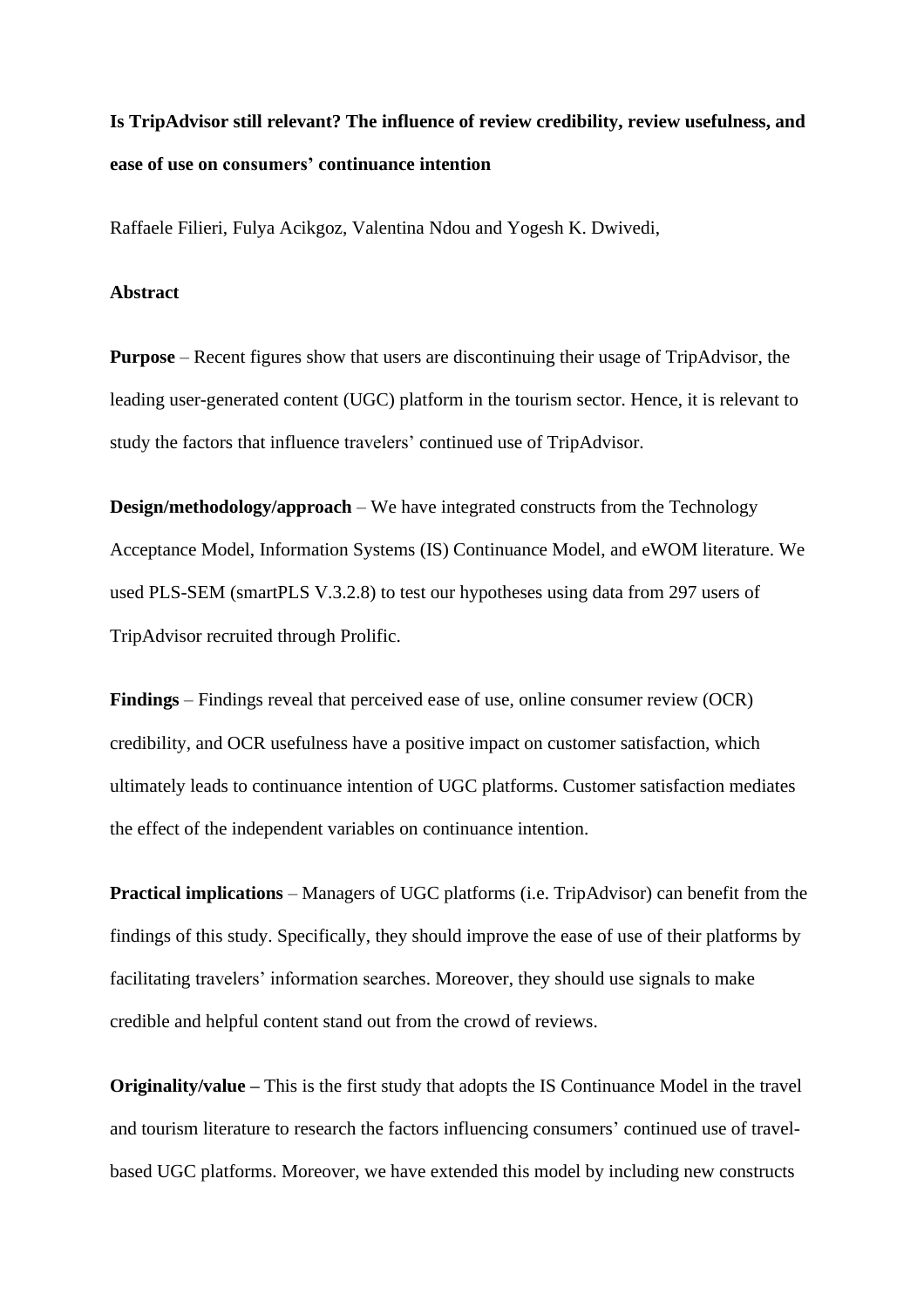that are particularly relevant to UGC platforms, such as performance heuristics and OCR credibility.

**Keywords –** eWOM; perceived review usefulness; perceived review credibility; performance heuristics; customer satisfaction; technology continuance intention

## **1. Introduction**

Reading online consumer reviews (OCRs) before a purchase has become a habit for many consumers. OCRs, the textual format of electronic word of mouth (eWOM), have become influential at the different stages of consumers' decision-making: from information search to alternatives evaluation and from purchase decision to post-purchase (Filieri *et al.*, 2018*b*; Dedeoğlu *et al.*, 2020). TripAdvisor.com, a Boston-based company founded in 2000, pioneered travel-based eWOM (Litvin *et al.,* 2018) by enabling, for the first time, travelers to leave feedback (i.e. consumer review) about their experience with accommodation. TripAdvisor is a game-changer in the travel and tourism industry by becoming, in a few years, the largest online travel guide, with 411 million visitors visiting every month to browse over 700 million travel reviews available (TripAdvisor, 2019; Gretzel and Yoo, 2008). The platform provides reviews, ratings, photos, and forums about the services associated with planning a trip, such as tour guides, car rentals, tourist attractions, restaurants, and accommodations.

However, TripAdvisor's average monthly unique users have been falling from 490 million in 2018 to 411 million in the first quarter of 2019 (Bhagat, 2019; Dedeoğlu *et al.*, 2020). Industry experts say one of the reasons behind the fall could be the aggressive competition in Google (Singh, 2019). Google reviews about hospitality services have been steadily growing and have become the favorite platform for mobile searches, which has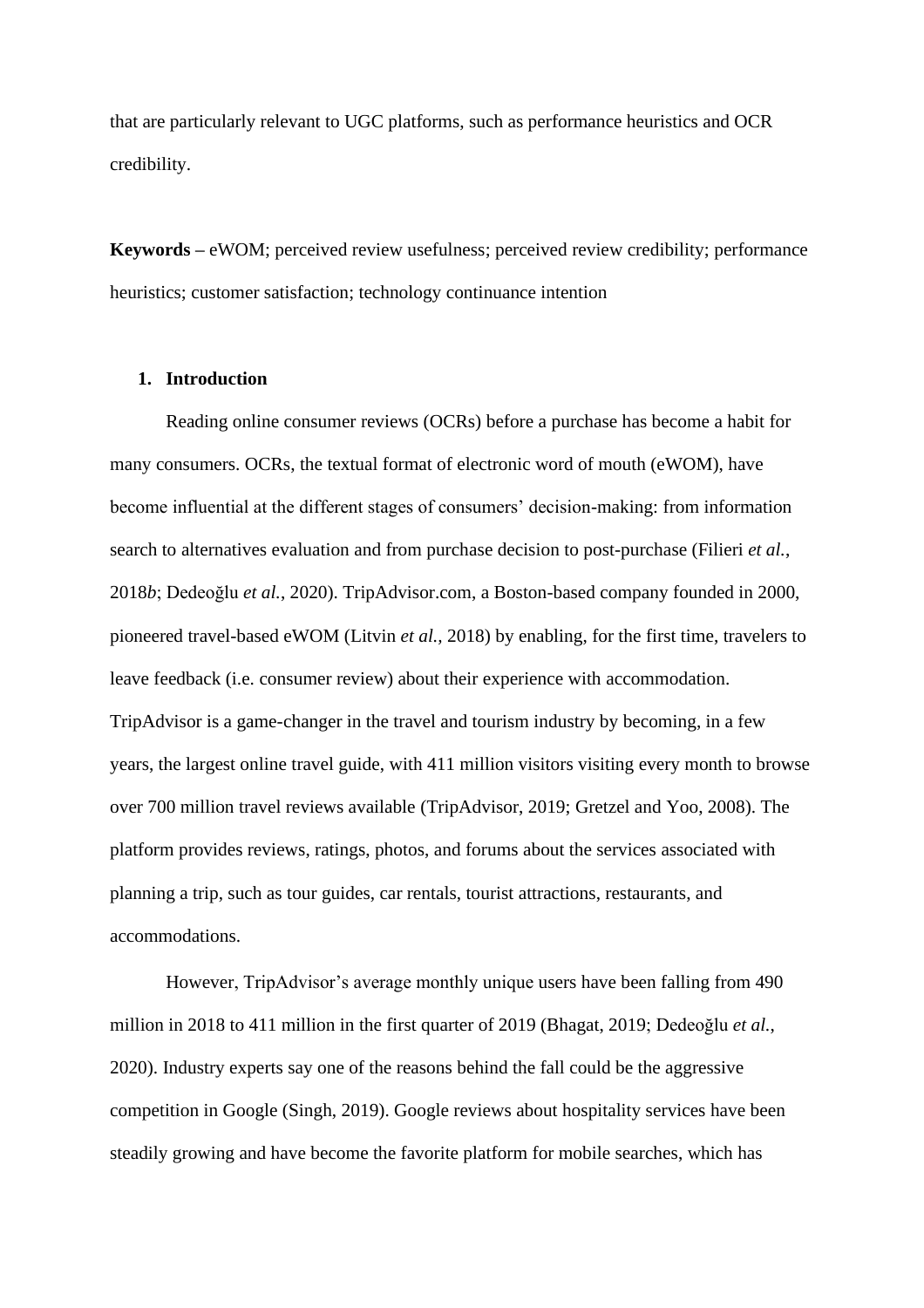driven traffic away from TripAdvisor (Singh, 2019; Gurman and Carville, 2020). Another reason could be that consumers' trust in TripAdvisor has fallen in recent years, mainly due to high-profile stories of fake and promotional reviews posted on the website (Filieri, 2016; The Guardian, 2019). Hence, it is relevant, from both a managerial and an academic perspective, to understand whether this platform will continue to be a leading actor in the travel and tourism industry.

Travel and tourism scholars have mainly focused on consumers' technology initial adoption. Existing studies have researched the factors influencing restaurant customers' adoption of food mobile applications (Okumus *et al.*, 2018) as well as travelers' adoption of user-generated content (e.g. Ayeh *et al.,* 2013; Filieri and McLeay, 2014) and travel technology like mobile apps (Morosan, 2014; Gupta *et al.,* 2018; Lu *et al.,* 2015; Young Im and Hancer, 2014). Yet, a limited number of studies have investigated technology continuance intention in the travel and tourism industry (Jung *et al.,* 2018; Ozturk *et al.,* 2016*a, b*; Ukpabi *et al.,* 2019).

In the information systems (IS) literature, scholars contend that successful technology adoption depends on continuance intention rather than initial technology adoption (Bhattacherjee, 2001). Drawing on the expectation-confirmation theory (Oliver, 1980), Bhattacherjee (2001) developed the Information Systems/Technology (IS/IT) Continuance Model to explain the factors influencing users' continuance intention of IS. The IS/IT Continuance Model has been applied to different contexts, such as online banking, mobile commerce, mobile payments, mobile apps, social networking websites, e-learning systems, online flight check-in, blogging, virtual communities, chatbots, and many more (e.g. Ashfaq *et al.*, 2020; Gan and Li, 2018; Gao *et al.,* 2015; Kim, 2011; Liang *et al.,* 2011; Lin and Filieri, 2015; Roca and Gagné, 2008; Talwar *et al.*, 2020).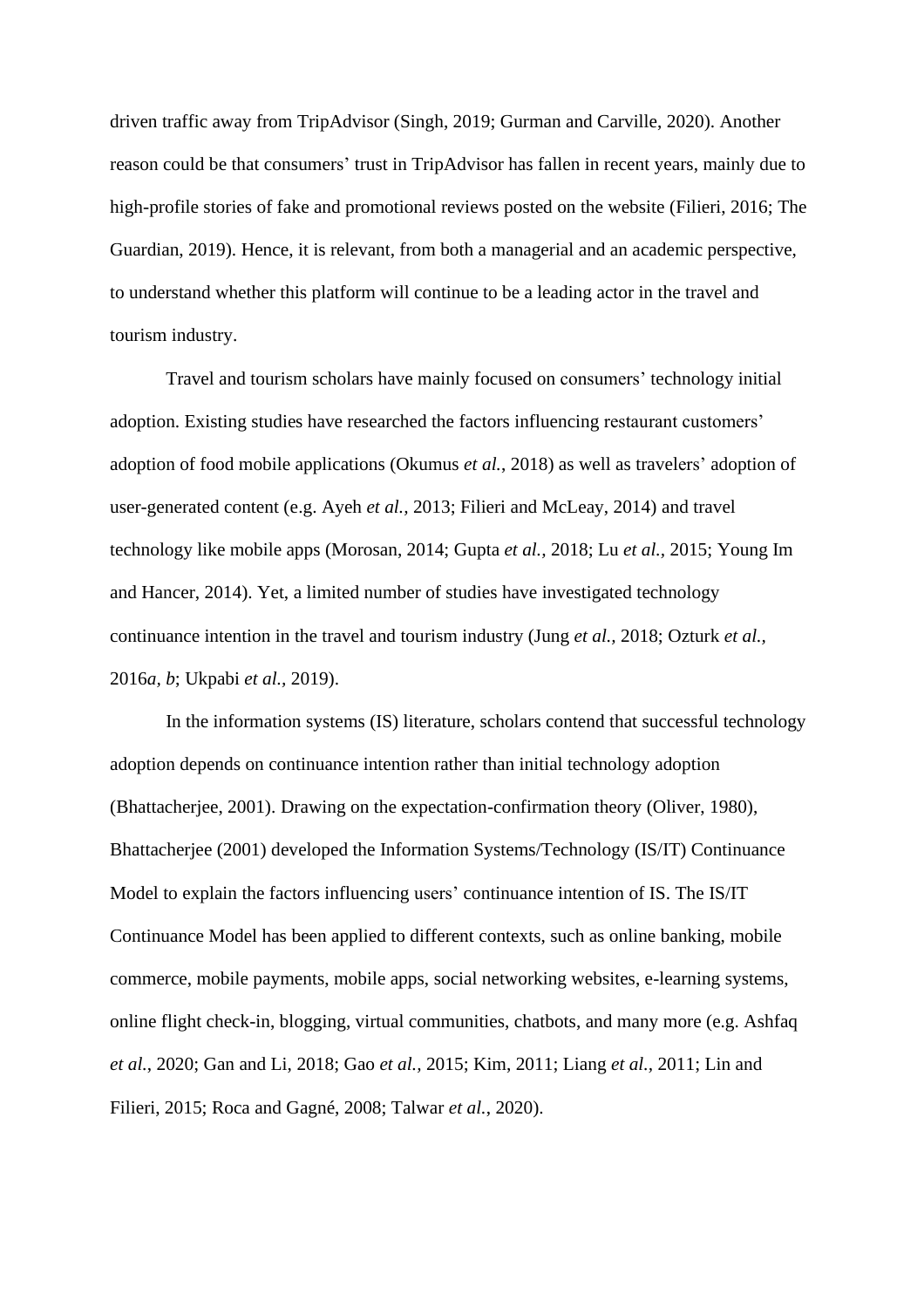Despite the relevance of the topic, there is a scarcity of research on the drivers of user's continuance intention in the travel and tourism industry. To fill this gap, we adopt, for the first time in the travel and tourism research context, the IS/IT Continuance Model (usefulness, satisfaction) (Bhattacherjee, [2001\)](#page-24-0) to study the continuance intention of UGC platforms. Our theoretical contribution lies in expanding the model by including constructs from the Technology Acceptance Model (TAM) (i.e. ease of use); and relevant constructs from the eWOM literature, such as performance heuristics, perceived online consumer review (OCR) usefulness, and credibility, which have been consistently found to influence travelers' intention and behavior (Chakraborty, 2019; Cheung *et al.,* 2008; Cheung *et al.,* 2009; Filieri, 2015; Filieri *et al.*, 2018*a*; Park and Nicolau, 2015; Viglia *et al.,* 2016; Ye *et al.,* 2011).

#### **2. Literature review and theoretical framework**

## *2.2. TAM and the IS/IT Continuance Intention Model*

The Technology Acceptance Model (TAM) is one of the most influential and wellrecognized frameworks in information systems research (Benbasat and Barki, 2007). Davis' TAM (1989) includes two key constructs: perceived usefulness (PU) and perceived ease of use (PEOU). PU and PEOU are both argued to be key determinants of user acceptance of technologies, as they affect attitudes towards using a particular technology, which, in turn, influences the user's intention to adopt it. PU is defined as 'the degree to which a person believes that using a particular technology will enhance his or her job performance', while PEOU refers to 'a user's perception of how easily a particular application can be used' (Davis, 1989, p. 320). TAM constructs have been frequently used to explain technology adoption in several contexts (Wu and Chen, 2017).

Drawing upon the Expectation-Confirmation Theory (ECT) (Oliver, 1980) and the TAM (Davis, 1989), [Bhattacherjee \(2001\)](#page-24-0) developed the IS/IT Continuance Model to explain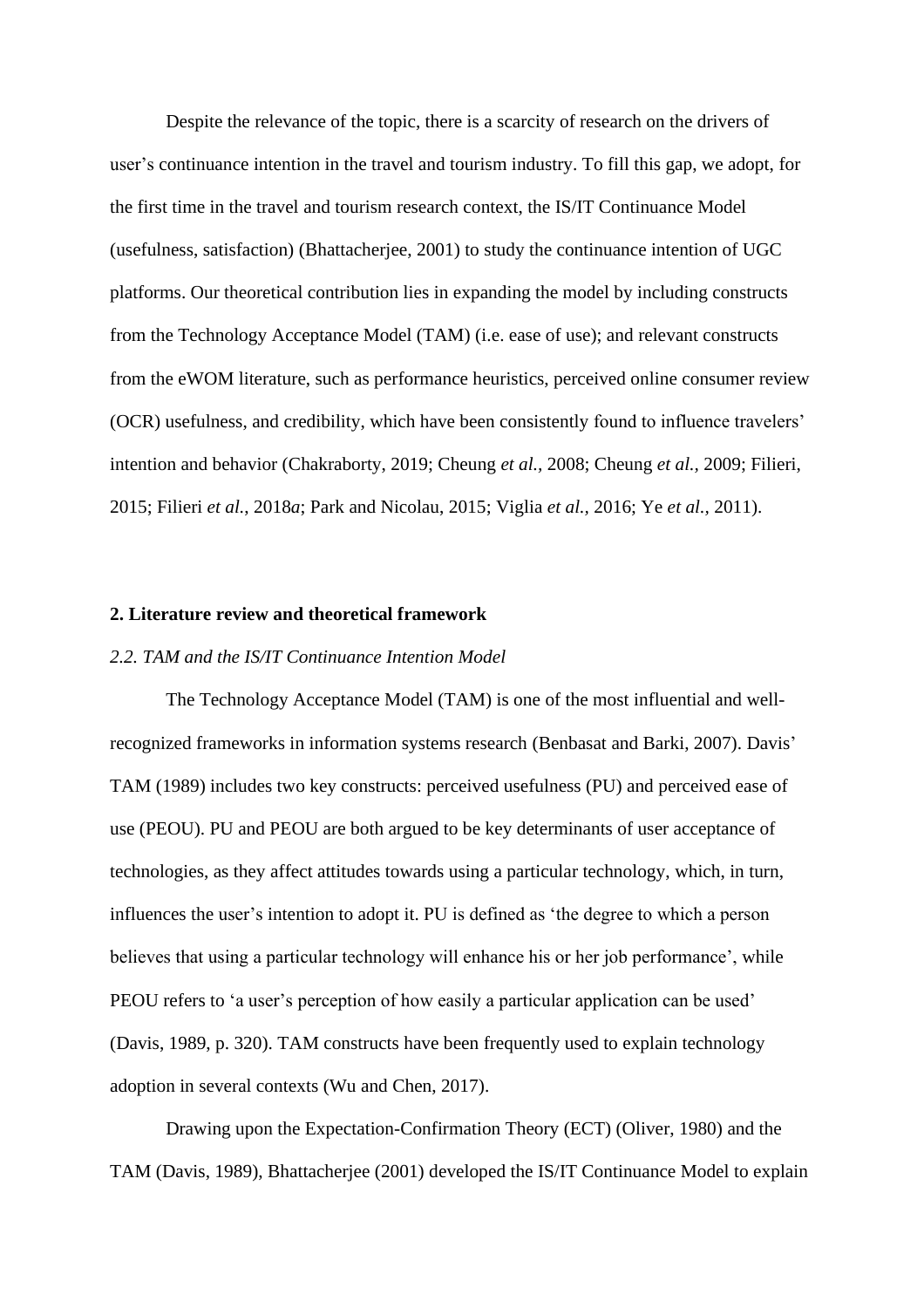post-adoption behavior. [Bhattacherjee \(2001\)](#page-24-0) noticed that technology acceptance models did not fully explain observed IS continuance behavior and that continued use, rather than firsttime use, indicates its successful implementation [\(Bhattacherjee, 2001\)](#page-24-0). The IS/IT Continuance Model explains that, after initial use, users' perceptions of information systems usefulness and satisfaction may change, leading to either repeated behavior or discontinued usage [\(Bhattacherjee, 2001;](#page-24-0) [Limayem](#page-27-0) *et al.*, 2007). [Bhattacherjee \(2001\)](#page-24-0) developed a model in which confirmation of prior expectations and perceived usefulness (expectations of benefits from future usage), and overall evaluations of the outcomes following prior usage – often referred to as user satisfaction – represent the key antecedents of continuance intention.

The IS/IT continuance intention model has been adopted to explain technology continued use in a variety of research settings, including mobile apps (Lu *et al.,* 2015), question and answer communities (Fang and Zhang, 2019), e-learning platforms (Roca and Gagné, 2008), cloud computing (Yang and Lin, 2015), online banking [\(Bhattacherjee, 2001\)](#page-24-0), web 2.0 (Chen *et al.,* 2012), social media (e.g. Gan and Li, 2018; Jung *et al.,* 2018; [Kim,](#page-27-1)  [2011;](#page-27-1) Liang *et al.,* 2011; [Mouakket, 2015;](#page-28-0) Oliveira et *al.,* 2016), blogs (Shiau and [Luo, 2013;](#page-29-0) Tang *[et al.,](#page-29-1)* 2014), online knowledge transfer (e.g. Fang and Chiu, 2010; [Zheng](#page-30-0) *et al.,* 2013); chatbots (Ashfaq *et al.*, 2020); online flight check-in (Lin and Filieri, 2015); mobile payments (Talwar *et al.*, 2020).

However, the IS/IT Continuance Model has not yet been adopted in research on technologies adopted by travelers (Jung *et al.,* 2008) and specifically on travel-based UGC platforms. UGC platforms like TripAdvisor have fostered eWOM, namely consumers' sharing of positive, negative, neutral feedback about a product, service, or organization. Travel and tourism scholars have mostly focused on the factors affecting the initial adoption of a technology (e.g. Ayeh *et al.,* 2013; Gupta *et al.,* 2018; Law *et al.*, 2019; Lu *et al.,* 2015; Okumus *et al.*, 2018; Tom Dieck *et al.,* 2017), while few studies have been carried out on CI.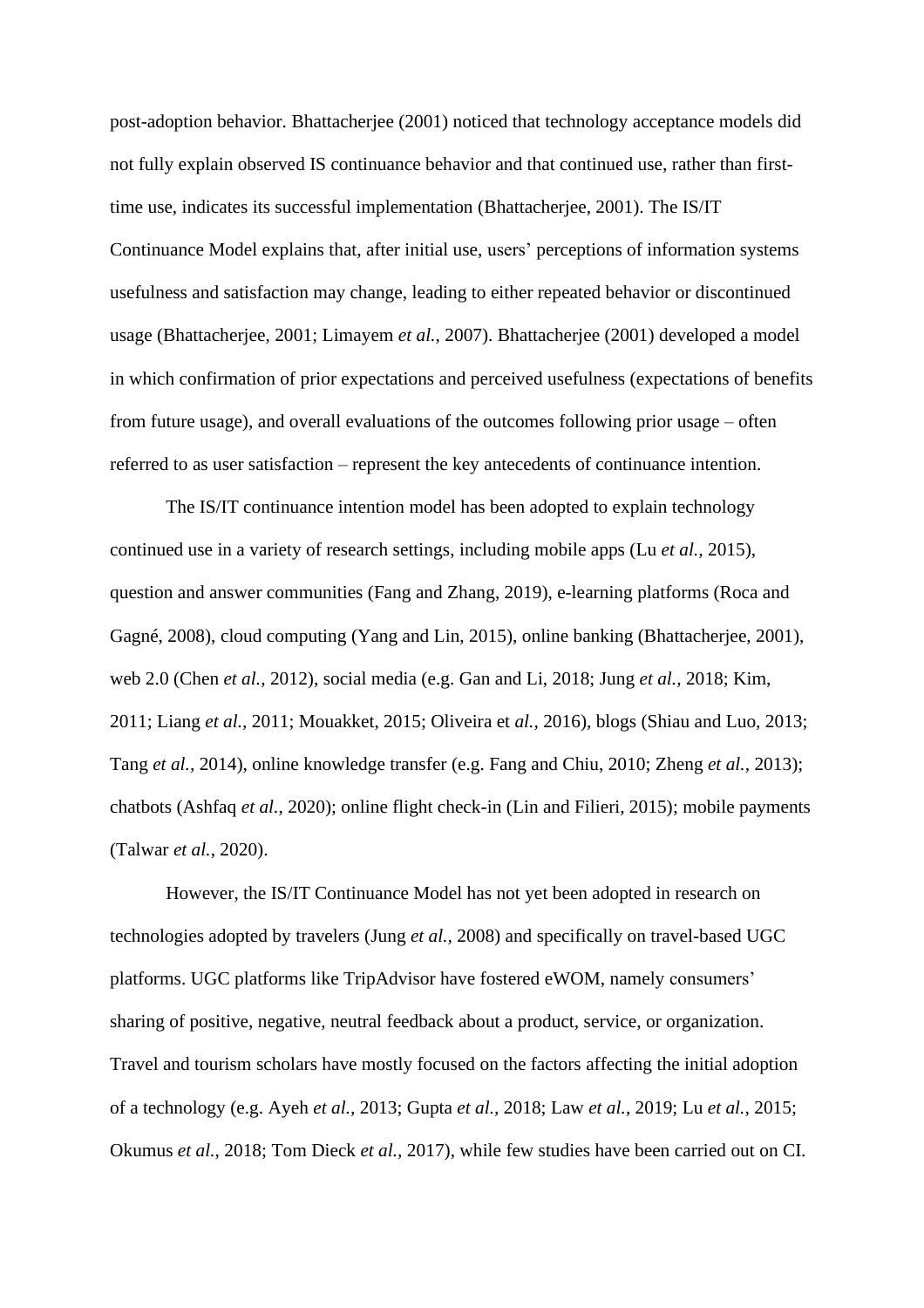Leung and Bai (2013) study revisit intention and found that involvement with the hotel social media page affects travelers' intention to revisit the hotel's social media account. Drawing upon motivation theory and self-determination theory, Ozturk *et al.* (2016*a*) reveal that utilitarian value and hedonic value are significant antecedents of consumers' CI of mobile hotel booking technology (apps and websites). Jung *et al.* (2018) assess the role of trust, perceived benefits, and perceived enjoyment on continued social media use, revealing that these constructs mediate the relationship between interaction, ubiquity, and continued use of social media. Ukpabi *et al.* (2019) investigated the role of offline activities and customer value creation on tourists' continued use of online travel communities. Kang and Namkung (2019) integrated the theory of privacy calculus and the TAM for researching customers' responses toward personalization in the context of mobile branded apps. From the review of this literature, it is evident that there is a dearth of studies on the determinants of CI of travelbased UGC platforms. By integrating TAM (i.e. ease of use), the IS/IT Continuance Model (i.e. usefulness, customer satisfaction) (Bhattacherjee, [2001\)](#page-24-0), and eWOM constructs (i.e. perceived OCR credibility and performance heuristics), we aim to make a theoretical contribution to both the travel and tourism as well as the IS/IT literature.

Consumer ratings are performance heuristics typical of user-generated and social commerce platforms (Filieri and McLeay, 2014; Sparks and Browning, 2011). By helping consumers rapidly identify the options that are best for them (based on many other users' evaluations), consumer ratings may drive customer satisfaction and CI of UGC platforms. Previous studies have shown the significant influence of consumer ratings on consumer behavior, including booking intentions, consumer choice, information evaluation, and adoption (e.g. Filieri and McLeay, 2014; Filieri, 2015; Sparks and Browning, 2011; Ye *et al.,* 2011; Filieri *et al.*, 2020). Another stream of research has proved that ratings also affect business performance indicators such as hotel sales and occupancy rates (e.g. Raguseo and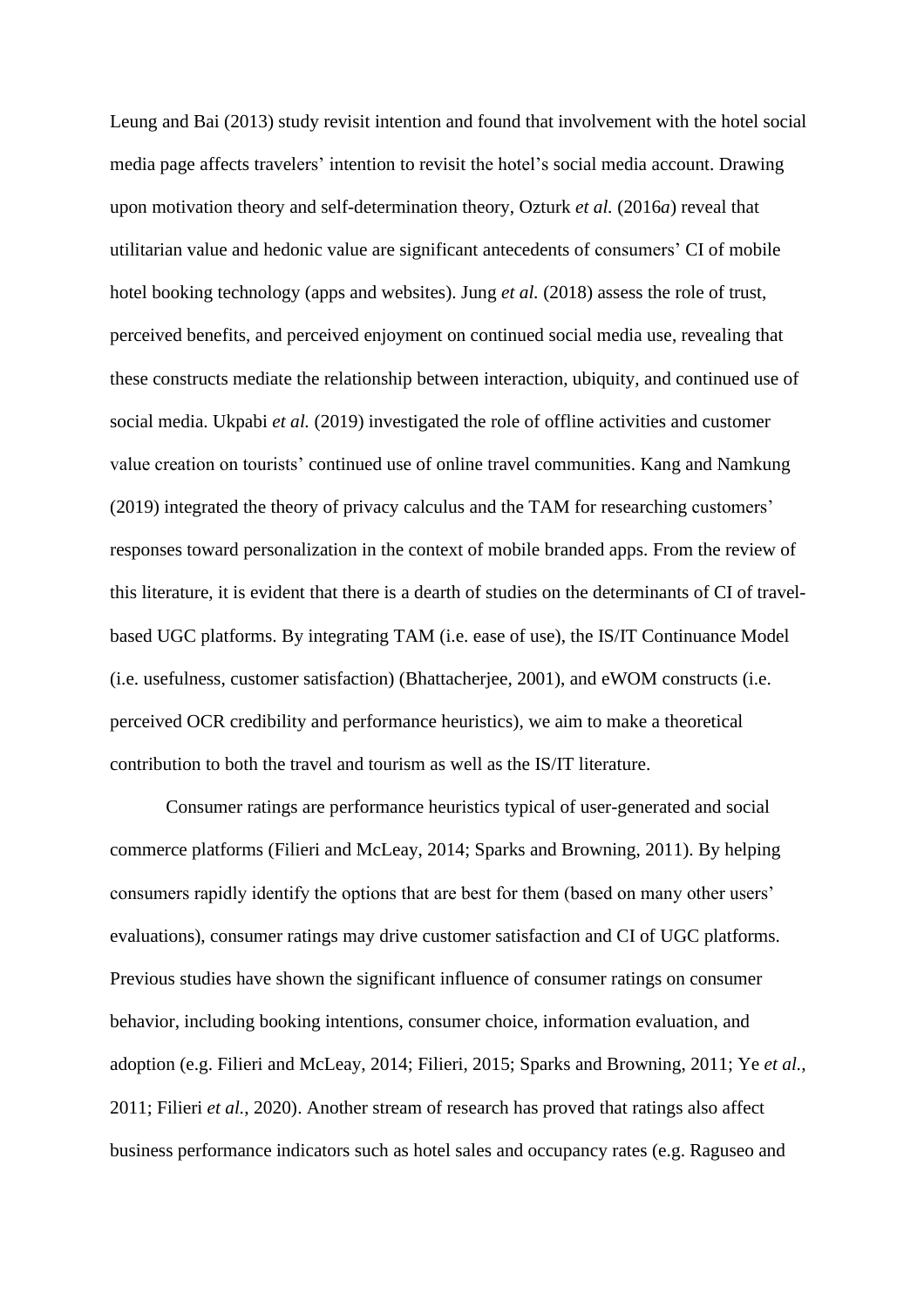Vitari, 2017; Viglia *et al.,* 2016). Travelers adopt and follow the purchase recommendations contained in OCRs because they are diagnostic information, that is, they help consumers understand the quality and performance of products and services before buying them (e.g. Filieri, 2015; Mariani and Borghi, 2020). Moreover, travelers adopt OCRs because they view them as honest and reliable accounts about customer's experience with products and services (e.g. Cheung *et al.,* 2009; Filieri, 2016). Furthermore, we also included perceived ease of use of online reviews, a TAM factor that has been used to explain technology adoption and trust in previous studies on TripAdvisor (Ayeh *et al.,* 2013) and e-commerce research (e.g. Ahn *et al.,* 2007). However, little research has adopted TAM (Davis, 1989) to explain technology's continued usage (Wang *et al.,* 2013; Wu and Chen, 2017).

#### **3. Hypotheses Development**

#### *3.1. Perceived review credibility*

Services are intangible, perishable, heterogeneous, and inseparable, and consumers cannot evaluate them objectively before buying or trying them (Mitchell and Greatorex, 1993; Litvin *et al.,* 2018). These characteristics of services increase the level of risk embedded in their purchase (Murray and Schlacter, 1990). Thus, obtaining reliable information is particularly important to reduce risk in travelers' decision-making (Lin *et al.*, 2009). Over the years, OCRs represent a critical information source for travelers to evaluate travel services before experiencing them (Filieri, 2016; Dedeoğlu *et al.*, 2020). OCRs are deemed to provide honest feedback from customers who have already purchased a travel service. Much research on eWOM has focused on source credibility theories (e.g. Filieri*,* 2015; Lo and Yao, 2019), neglecting the role of message credibility. Review message credibility is defined as the consumers' perception that the information contained in a review is 'believable, true, or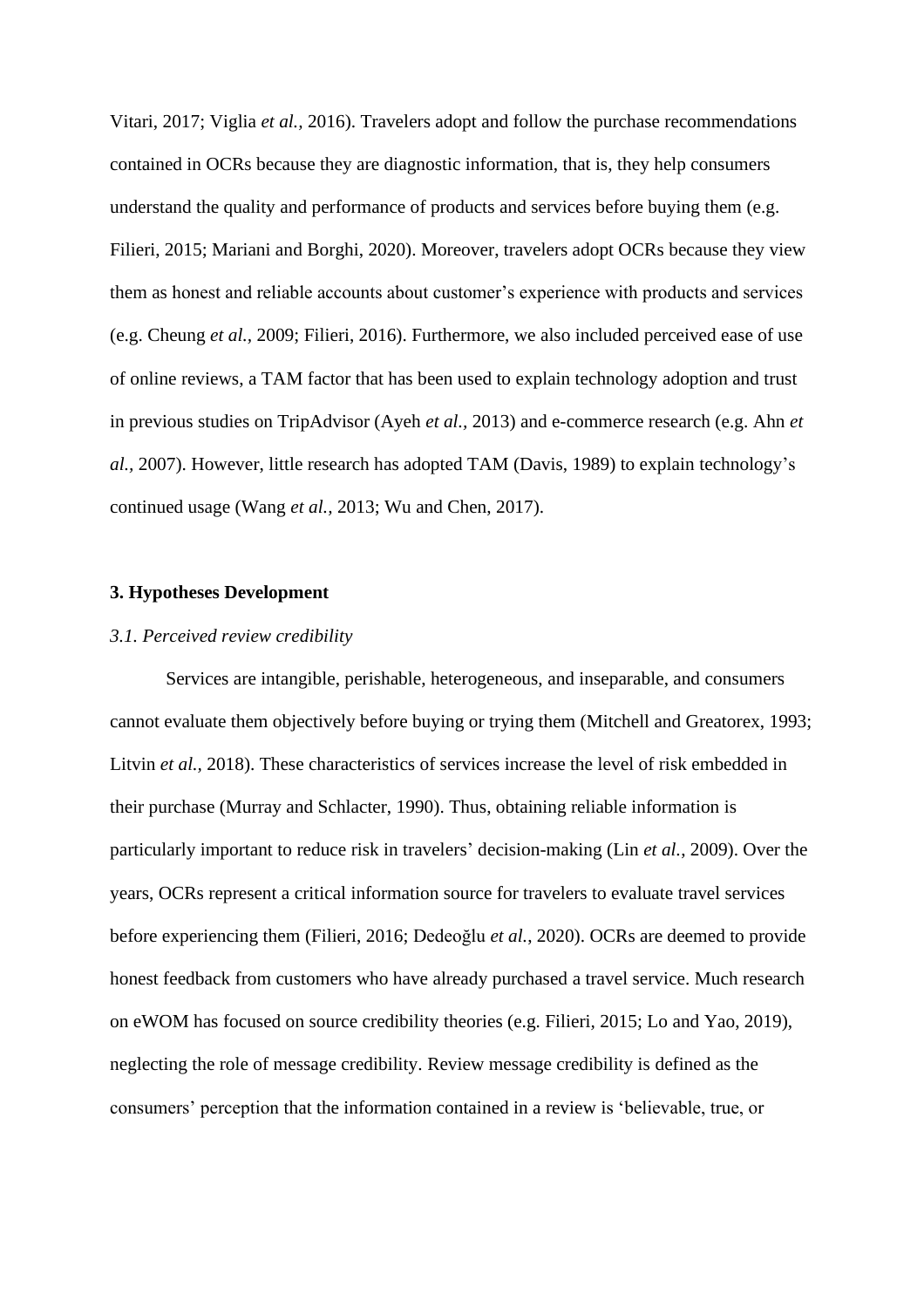factual' (Cheung *et al.,* 2009, p. 12). Reviewers can post two-sided reviews, including both positive and negative feedback about the services they experienced.

In advertising and eWOM research, scholars revealed that two-sided reviews improve the perceived credibility as well as the perceived helpfulness of information (Filieri *et al.,* 2018*b*) and the effectiveness of advertisements (Kamins *et al.*, 1989). Scholars have also demonstrated that perceived message credibility is one of the most important antecedents of recommendation adoption (Cheung *et al.,* 2009) and purchase intention (Filieri, 2016; Chakraborty, 2019). Drawing on these studies, we argue that if consumers consistently obtain reliable information, their willingness to reuse the same platform in the future will increase. Accordingly, the confirmation of the expectation regarding the reliability of the information in OCRs will also reduce consumers' perceived risk. Furthermore, consumers mainly focus on the message and use several cues when they try to assess the credibility of online reviews for high involvement purchases (Filieri, 2016). By providing credible information, UGC platforms can also reduce information processing time and consumer's cognitive effort (Bellman *et al.*, 2006), which would eventually drive satisfaction and intention to reuse the platform in the future. Thus, we hypothesize:

*Hypothesis 1a: Perceived review credibility has a positive impact on customer satisfaction (CS).*

*Hypothesis 1b: Perceived review credibility has a positive impact on CI.*

### *3.2. Perceived review usefulness*

Perceived usefulness is defined as "the degree to which a person believes that using a particular system would enhance his or her job performance" (Davis, 1989, p. 320). Perceived usefulness is one of the most critical determinants of technology adoption, and it is a key construct in the TAM (Davis, 1989), as well as in the IS/IT Continuance Model (Bhattacherjee, 2001). Previous studies found that perceived usefulness significantly affects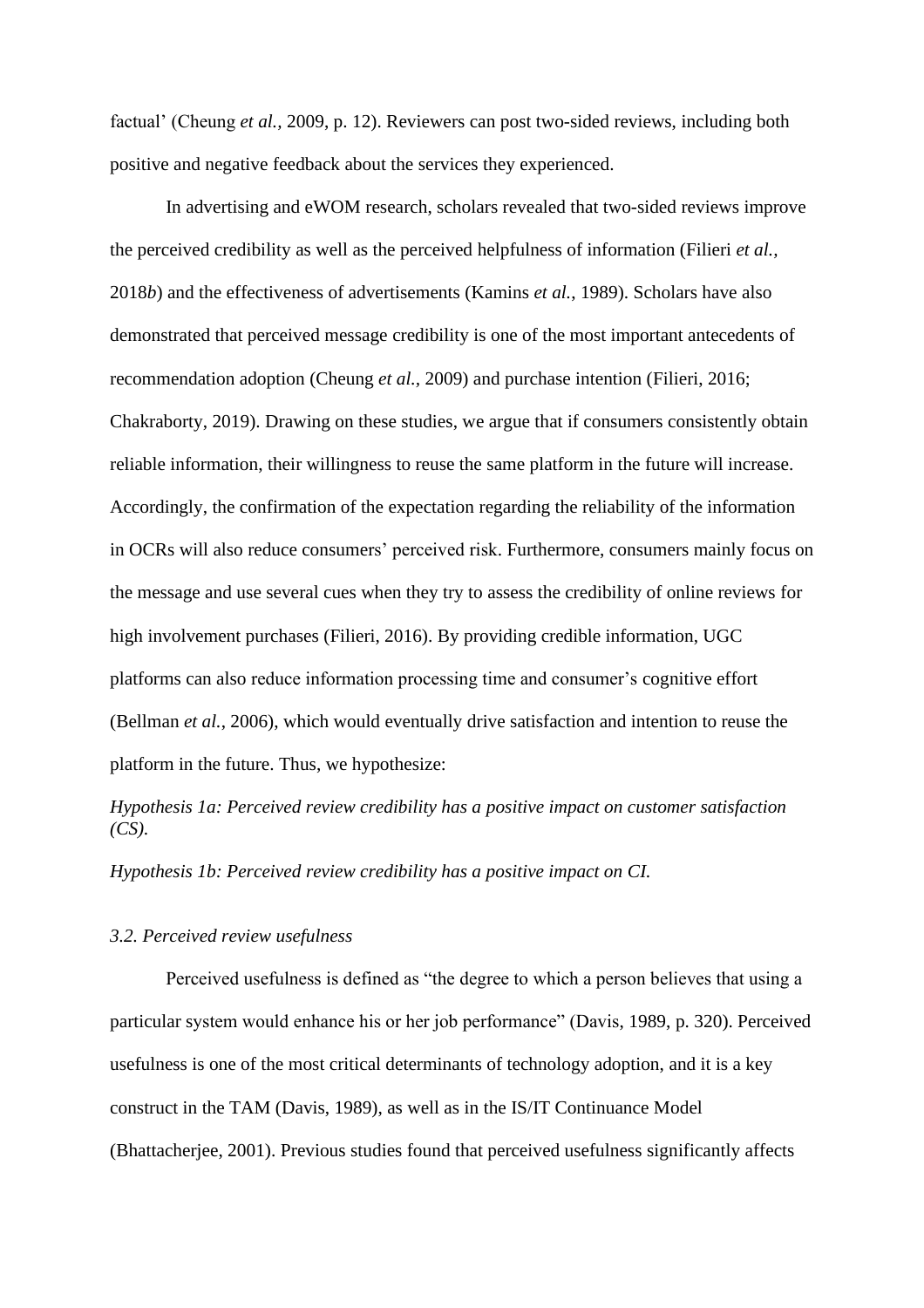user satisfaction (Lee and Kwon, 2011) and continuance intention (e.g. Al-Maghrabi *et al.,* 2011; Bhattacherjee, 2001; Kim, 2011; Liao *et al.,* 2007; Mouakket, 2015; Tang *et al.,* 2014). In this study, perceived usefulness refers to the review content and not to the technology or platform itself. It is the usefulness of the information contained in OCRs that can improve consumers' knowledge of and familiarity with the product/service (Cheung *et al.,* 2008; Filieri, 2015).

Useful OCRs are highly regarded by users as they provide valuable information that they would not be able to retrieve elsewhere (Filieri and McLeay, 2014). Useful OCRs provide diagnostic information that enables consumers to better understand the quality of a product and how it is likely to perform before purchasing it (Filieri, 2015). Hence, they are particularly influential in consumer decision-making as they affect information diagnosticity, consumer's purchase intentions (Filieri *et al.*, 2018), and product sales (Ghose and Ipeirotis, 2010). They also moderate the impact of review valence on financial performance (Mariani and Borghi, 2020). Drawing on these studies, we hypothesize that perceived OCRs' usefulness would enhance customer satisfaction and willingness to use the same UGC platform again in the future. Hence, we hypothesize the following: *Hypothesis 2a: Perceived review usefulness has a positive impact on CS.*

*Hypothesis 2b: Perceived review usefulness has a positive impact on CI.*

#### *3.3. Perceived Ease of Use*

Perceived ease of use is defined as "the degree to which a person believes that using technology will be free from effort" (Davis, 1989, p. 320). Perceived ease of use is one of the most important determinants of technology adoption and has been applied in various technological contexts, including e-service, wireless technology, mobile internet, instant messaging, and mobile commerce (e.g. Chong, 2013). Previous studies have proven that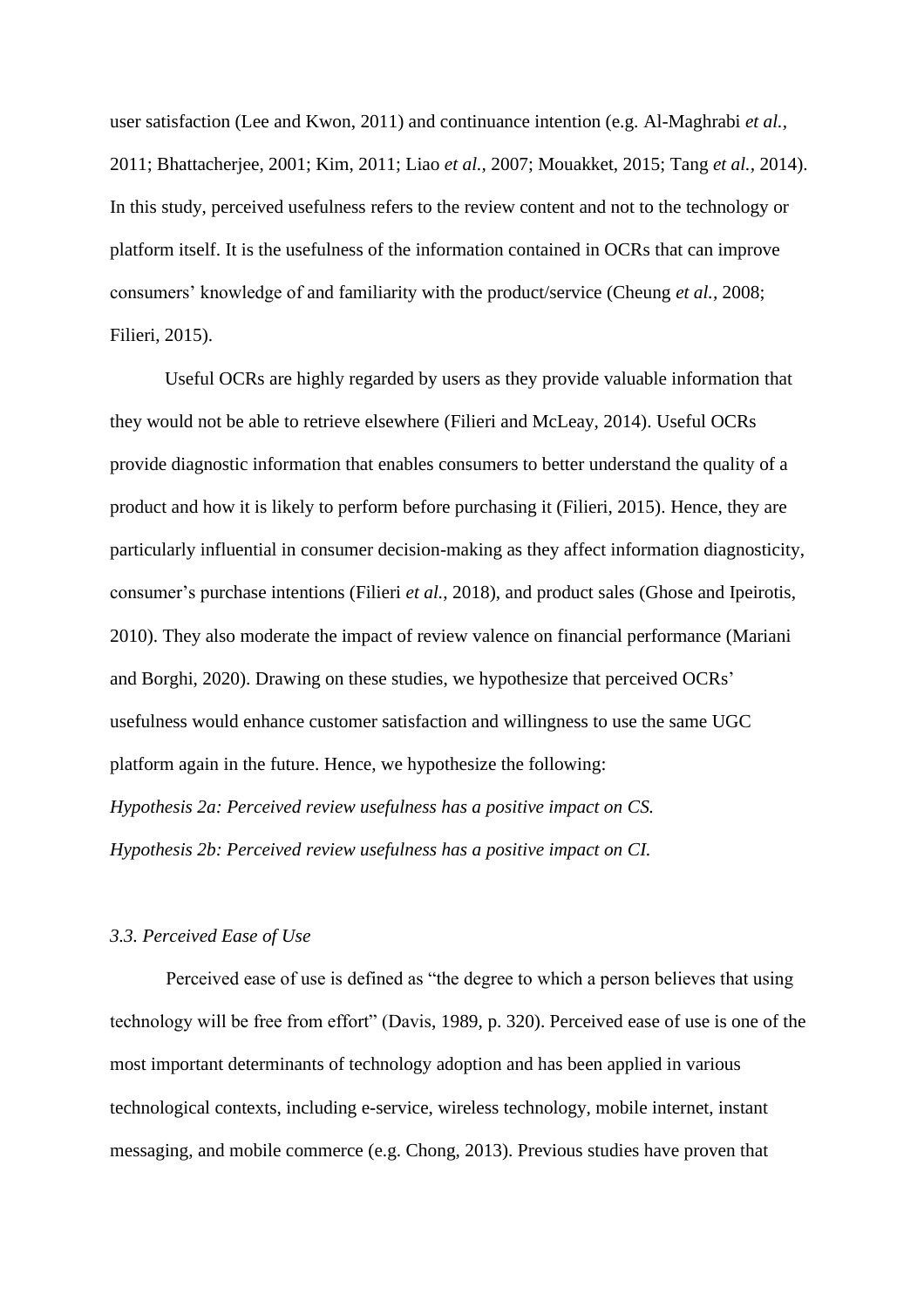perceived ease of use significantly impacts attitudes and intention towards mobile phones for purchasing secondary airline travel services (Morosan, 2014), customer satisfaction with ecommerce platforms and electronic services (e.g. Liao *et al.,* 2007), and consumers' acceptance of services and mobile commerce (e.g. Chong, 2013; Ozturk, 2016). Tourists must consider collecting various information when planning a trip, such as information about the required travel documents, legal matters, attractions, accommodations, restaurants, public and private transportation, weather conditions, etc. Due to the variety and quantity of the required information, consumers need time to retrieve and process the needed information.

The effectiveness of information systems in retrieving relevant information is positively correlated with user satisfaction (Al-Maskari and Sanderson, 2010). A study on elearning showed that students do not want to spend significant time and effort learning how to use a new system (Saadé and Bahli, 2005). Similarly, consumers aim to reduce the cognitive effort required in searching for information to focus on the content of the reviews. UGC platforms attempt to facilitate consumers' information searches through different technologies. For example, information search functions, filters, and mobile apps allow users to easily and rapidly retrieve the relevant information. Once they learn how to use them, consumers are keener to continue using the platform, as the cognitive effort needed to operate them will be lower. Consistently, we argue that ease of use will affect customers' satisfaction and intention to continue using a UGC platform. Thus, we hypothesize the following: *Hypothesis 3a: Perceived ease of use has a positive impact on CS. Hypothesis 3b: Perceived ease of use has a positive impact on CI.*

## *3.4. Performance heuristics*

Heuristic information processing implies that individuals "consider a few informational cues – or even a single informational cue – and form a judgment based on these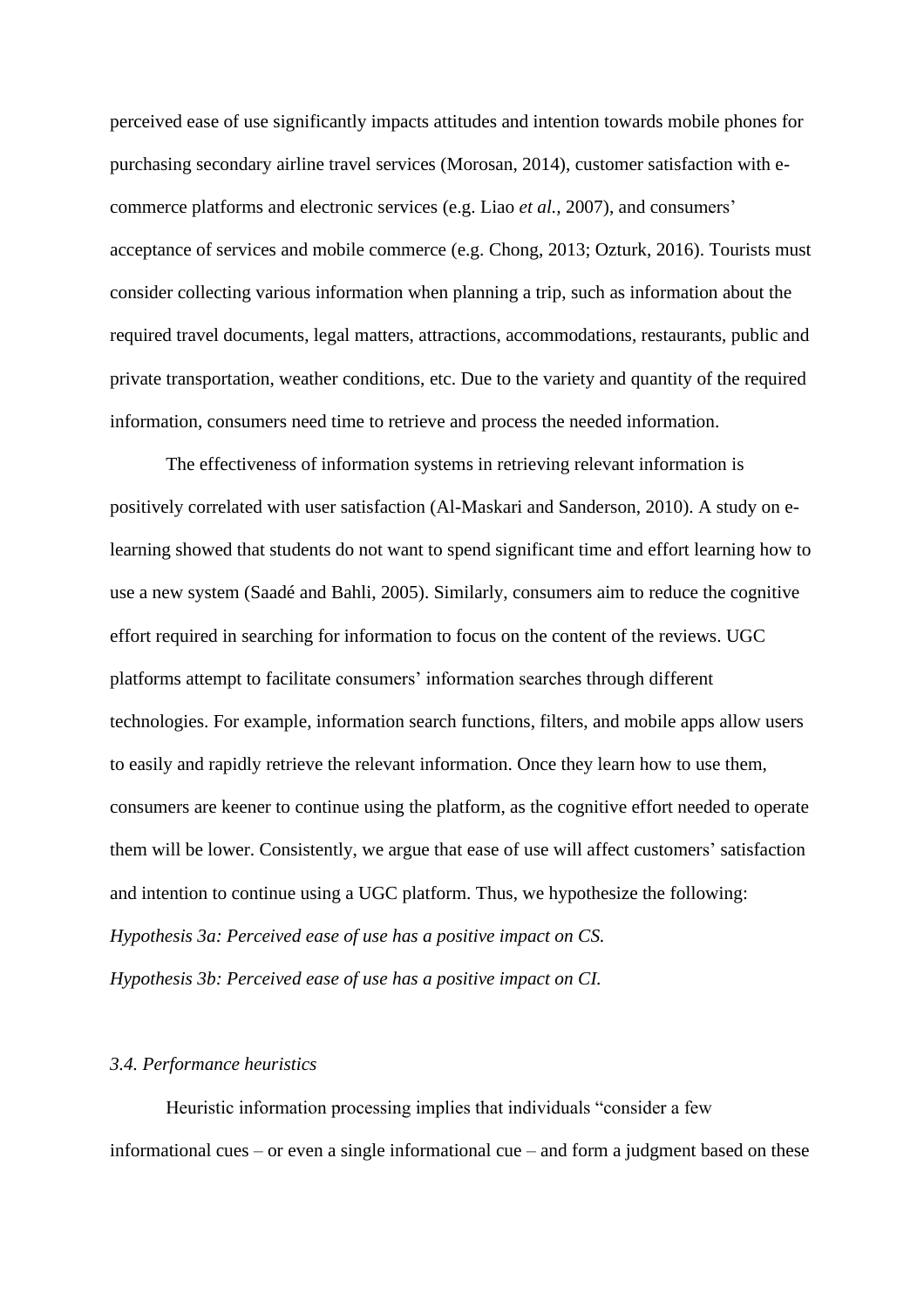cues" (Tam and Ho, 2005, p. 196). The heuristic view of persuasion mentions that the consumer is a cognitive miser; hence, consumers try to process information efficiently to reduce cognitive effort as much as they can (Taylor, 1981). According to this view, consumers rely only on heuristics to reduce mental effort and facilitate judgments (Chen and Chaiken, 1999).

A typical feature of UGCs are product ratings and ranking (Filieri, 2015), which we define as performance heuristics, that is, the visual information regarding the overall level of satisfaction (average evaluation) expressed by all travelers who have rated a tourism service. Performance heuristics are deemed to facilitate consumers' product evaluation through numerical, star, or bubble-shaped rating scores summarizing the average reviewers' evaluation (e.g. 5 rating scale in TripAdvisor). UGC platforms have made shopping a more social experience (Lu *et al.,* 2016), and ratings and ranking can be regarded as the normative influence in eWOM since they represent information about how the crowd of customers is evaluating a service (Filieri, 2015).

Researchers have analyzed the impact of reviews' numerical ratings on product sales (Chevalier and Mayzlin, 2006; Ye *et al.,* 2011). Scholars have also studied the impact of consumer ratings on information adoption (Filieri and McLeay, 2014), hotel performance (Xie *et al.,* 2014), travelers' attitudes toward the hotel and intentions to book a room (Sparks and Browning, 2011), review helpfulness (e.g. Mudambi and Schuff, 2010; Park and Nicolau, 2015; Filieri *et al.,* 2020) and perceived information diagnosticity (Filieri, 2015; Filieri *et al.*, 2018*a*). Heuristics can help consumers quickly assess the performance of various products on offer (i.e. accommodation available in a destination) and choose the best value for money option. By saving consumers' time, money, and mental effort, performance heuristics make consumer decisions more efficient and effective, which will lead to a feeling of satisfaction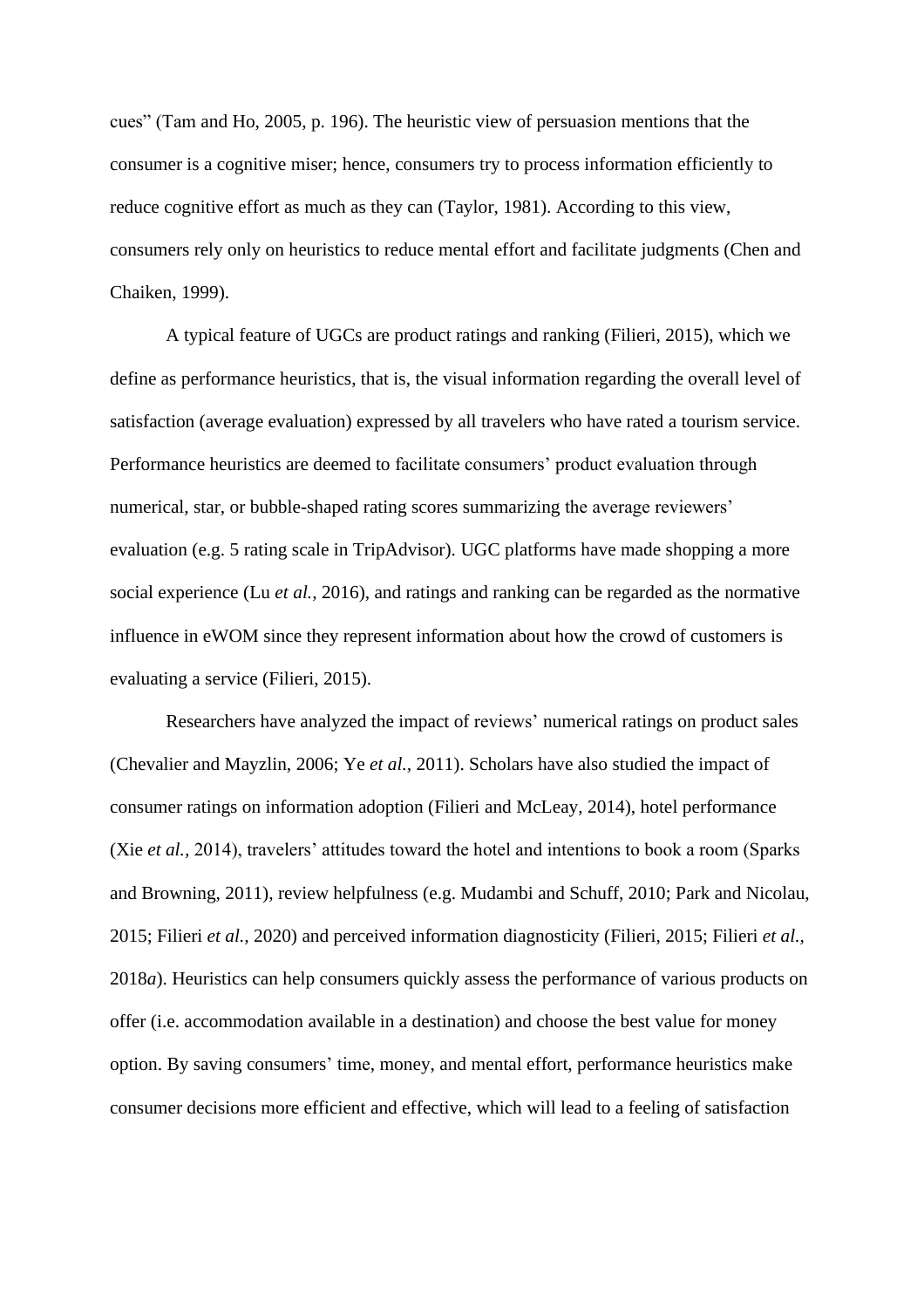and willingness to reuse the same platform again in the future. Drawing upon these arguments, we hypothesize the following:

*Hypothesis 4a: Performance heuristics have a positive impact on CS. Hypothesis 4b: Performance heuristics have a positive impact on CI.*

#### *3.5. Customer Satisfaction*

Customer satisfaction is defined as the general level of satisfaction, which is inferred based on customers' assessments of prior relationships, business activities, or experiences with an organization or with its products and services concerning their needs and expectations (Oliver, 1980). User satisfaction is one of the fundamental elements of the IS Continuance Model (Bhattacherjee, 2001). Bhattacherjee (2001) proved that users who are satisfied with a particular technology would continue using it. Customer satisfaction (CS) arises when a product or service regarding technology performs in a way that satisfies consumers' expectations.

The relationship between CS and continuance intention has been hypothesized in various technological contexts, such as web banking (e.g. Bhattacherjee, 2001), social media (e.g. Chang and Zhu, 2012; Mouakket, 2015), blogging (e.g. Tang *et al.,* 2014), Web 2.0 (e.g. Chen *et al.,* 2012), mobile commerce (e.g. Gao *et al.,* 2015), and online services (e.g. Kang and Lee, 2010). Based on the extant literature, we hypothesize that when consumers are satisfied with a UGC platform, they will continue using the same platform in the future. Hence:

## *Hypothesis 5: CS has a positive impact on CI.*

Apart from satisfaction's significant influence on CI, several studies revealed that satisfaction plays a mediating role between the antecedents of CI and CI itself (Chang and Zhu, 2012). For example, Akter *et al.*'s (2013) study of mobile health shows that satisfaction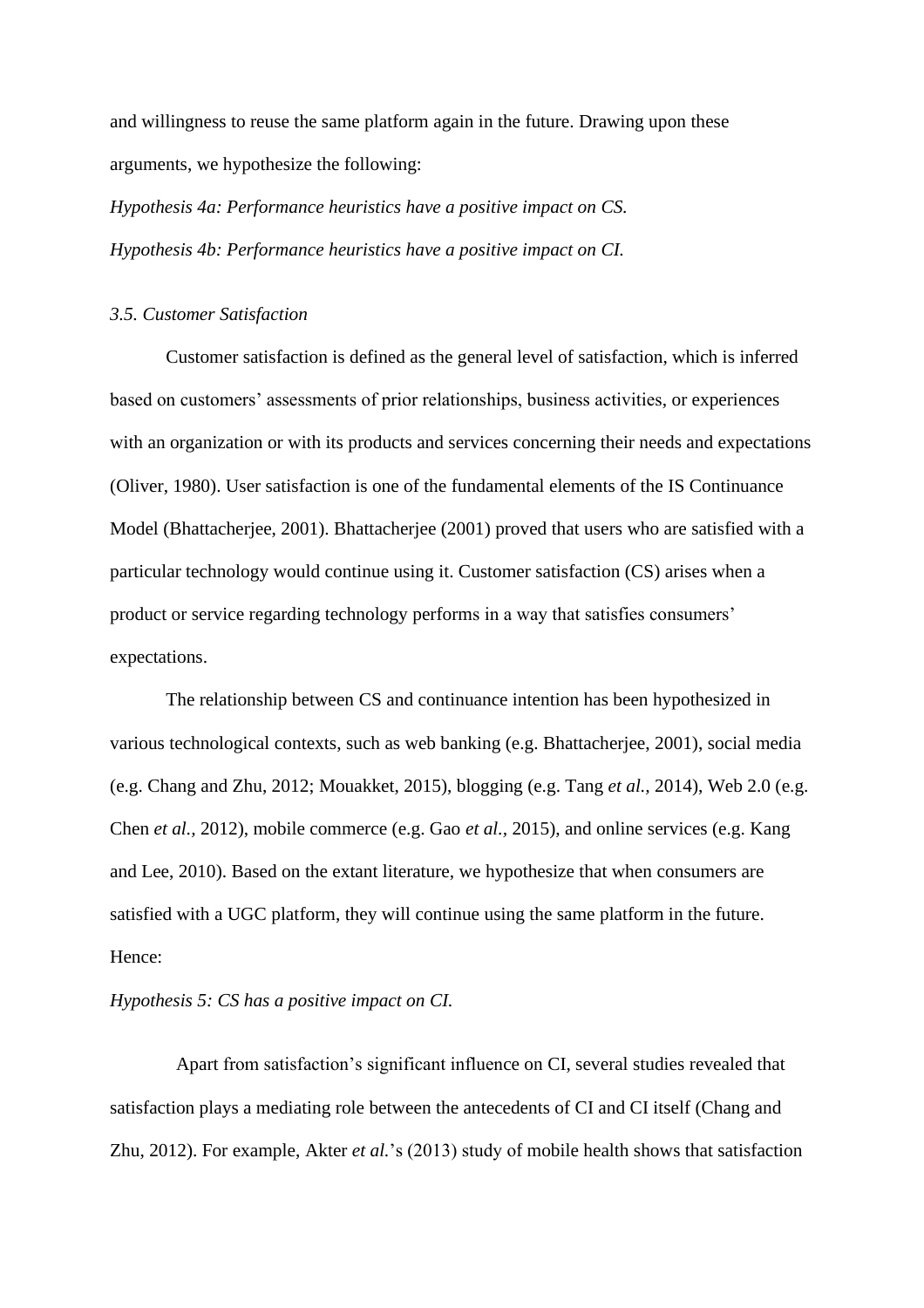partially mediates the relationship between perceived usefulness, confirmation, perceived service quality, perceived trust, and continuance intention. Similarly, the findings of a study on bike-sharing apps show that satisfaction partly mediates the relationship between perceived usefulness and satisfaction (Cheng *et al.,* 2019). Drawing upon these studies, we hypothesize the following:

*Hypothesis 6: CS mediates the relationship between OCR usefulness, OCR credibility, ease of use, and performance heuristics on CI.*

#### **---Figure I Here---**

## **4. Methodology**

#### *4.1. Data Collection*

An online questionnaire, preliminary pilot-tested with 25 regular users of OCRs among the social networks of the researchers, was used to collect data. Following the pilot test, an email with a summary of the research and conditions for participation, including a hyperlink to the online survey, was sent to a Prolific panel of TripAdvisor users. The only sample selection criterion was that they had used TripAdvisor in the last month for seeking tourism-related information. TripAdvisor was chosen as it is the largest travel community, and it has been widely used in studies on travelers' behavior (e.g. Ayeh *et al.*, 2013; Filieri *et al.*, 2015; Yu *et al.*, 2017).

Prolific is one of the fastest-growing platforms for the recruitment of online participants to research projects. Prolific's interface is user-friendly, reasonably priced, and explicitly informs participants that they are recruited for participation in research (Palan and Schittera, 2018). Prolific has a pool of over one hundred thousand participants whose level of activity is monitored every three months, and recruiters can apply various screening criteria to select research participants such as sociodemographic characteristics; mental health; physical health; political, religious, and personal beliefs; and the like. Numerous scholars have already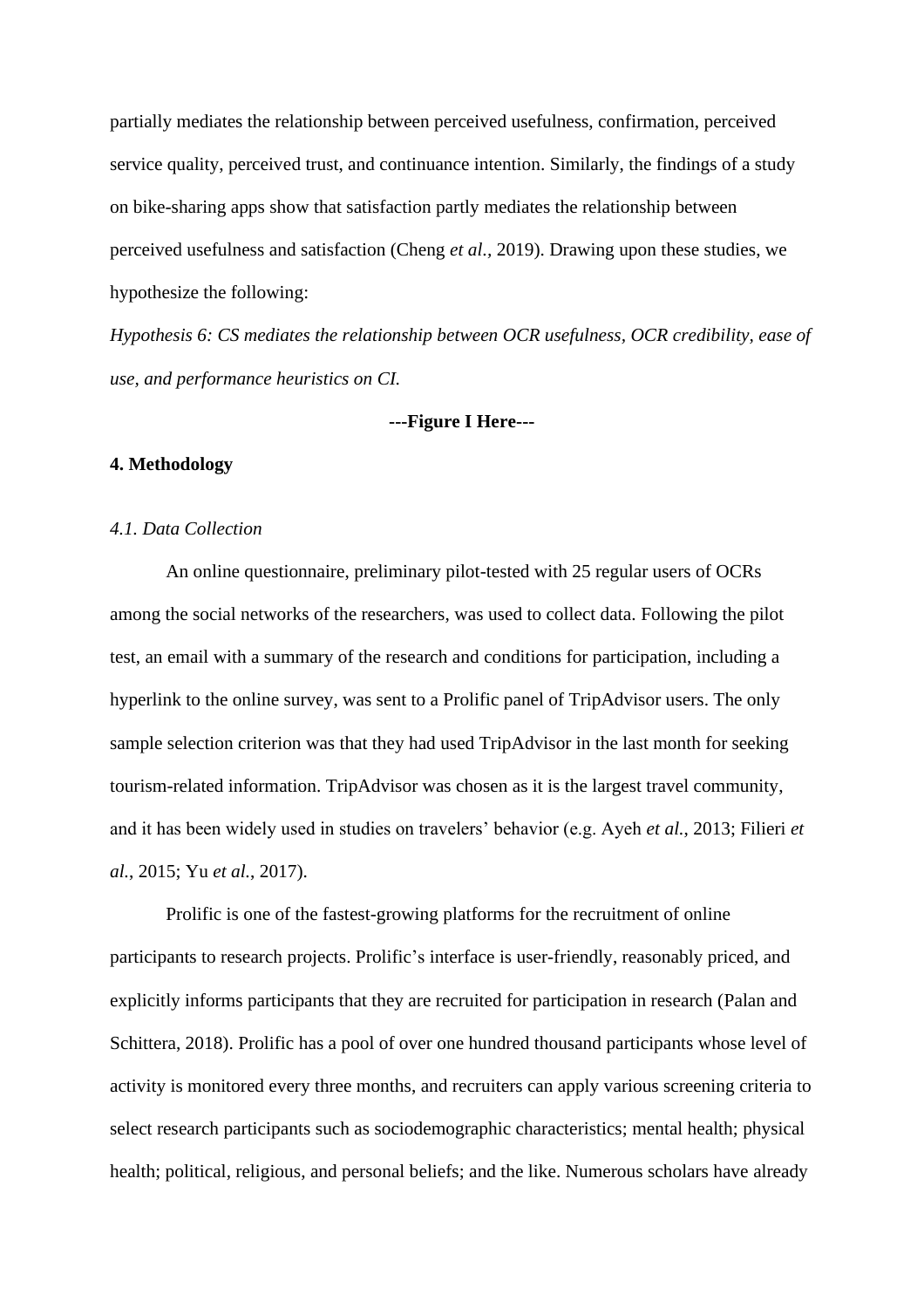used Prolific to collect data and have published their studies in leading international journals in economics (e.g., Marreiros *et al.,* 2017), service marketing (e.g. Godinho and Garrido, 2020), psychology (e.g., Callan *et al.,* 2017), and finance (e.g. Palan and Schittera, 2018).

We stopped data collection in Prolific when we reached 320 completed surveys. However, 297 questionnaires were used for data analysis since 23 participants were rejected because they filled the survey too rapidly. Hair et al. (2010) recommend a sample size higher than 200 respondents for structural equation modeling and the adoption of the ratio of 5 to 10 respondents per item. Hence, a sample size of 297 respondents is an adequate sample in the current study.

#### *4.2. Construct measures*

All the scales and items used in this study have been adapted from previous research (see Appendix 1 for details). The four-item scale used to measure review credibility as well as the three-item scale used to measure perceived OCR usefulness have been adopted in previous eWOM studies (Cheung *et al.,* 2008; 2009). Performance heuristics included five statements derived from a scale recently developed and validated by Filieri (2015). Perceived ease of use included four items (Davis, 1989). User satisfaction was measured with three items derived from Oliver (1980). Finally, continuance intention included two items, as used by Limayem et al. (2007). A seven-point Likert scale, requiring an answer ranging from strongly disagree (1) to strongly agree (7), was used to measure the items.

#### **5. Results**

## *5.1. Sample Profile*

Concerning the socio-demographic characteristics of the sample, 93% of respondents were aged 18–35 years old, with 57% being female and 43% being male. Although this age group may represent a limitation, industry figures reveal that the majority of eWOM adopters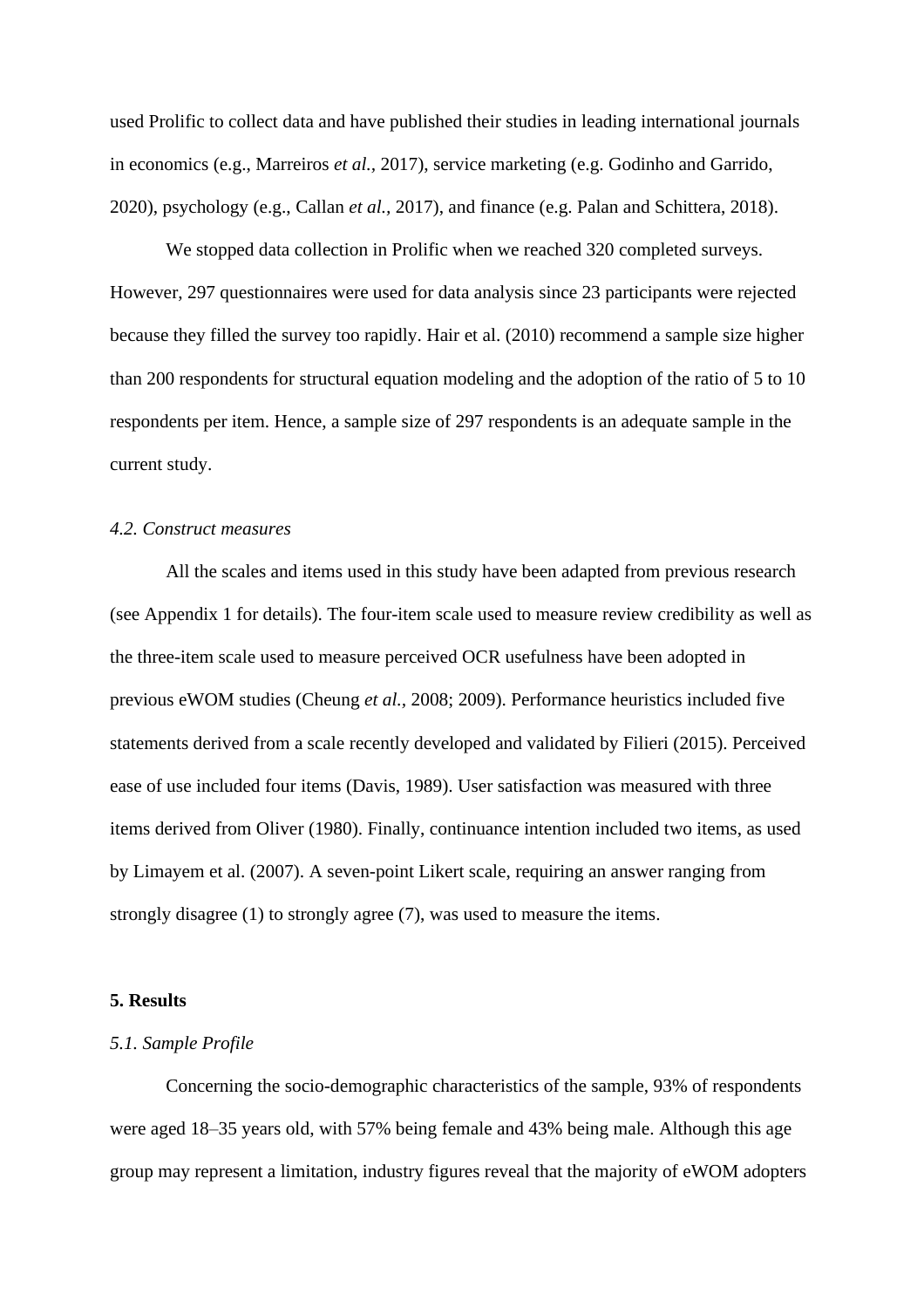have an average age of 18–35 (BrightLocal, 2015; Statista, 2019). The economic status of the sample is skewed towards the lower-income respondents: 75% of the respondents have an annual income under 9.999£, and 15% of them make between 10.000 and 29.000£. Most respondents are from European countries, while only a small fraction are from Asia and other countries. The characteristics of the respondents are reported in Table I.

#### **----Table I Here----**

## *5.2. Measurement Model Evaluation*

PLS-SEM (smartPLS V.3.2.8) was selected to test the model and the hypotheses in our study. PLS-SEM is a "regression-based" method that decreases the residual variances of the endogenous constructs. It does not need to handle normality assumptions (Hair *et al.,* 2011), and it has been extensively adopted to test mediation analysis (Ali *et al.,* 2018). Factor loadings, average variance extracted (AVE), and composite reliability (CR) were used to evaluate the convergent validity, while Cronbach's alpha (a) and rho\_A (reliability coefficient) assessed the reliability of the scales. Table II illustrates that all item standardized loadings exceeded the suggested value of 0.7. Also, the average variance extracted (AVE) was above the value of 0.5 for all constructs (Henseler *et al.,* 2009). Similarly, the CR and Cronbach's alpha were well above the minimum threshold of 0.7 (Hair *et al.,* 2011), demonstrating satisfactory internal consistency and reliability.

## **---Table II Here---**

We then tested for discriminant validity using Fornell and Larcker's test (1981) and cross-loadings. Discriminant validity is supported when the AVE value for each latent variable included in the model is greater than the squared correlation estimate (Fornell and Larcker, 1981). The findings illustrated in Table III show that the AVE value of each construct is higher than its corresponding correlation with other constructs, demonstrating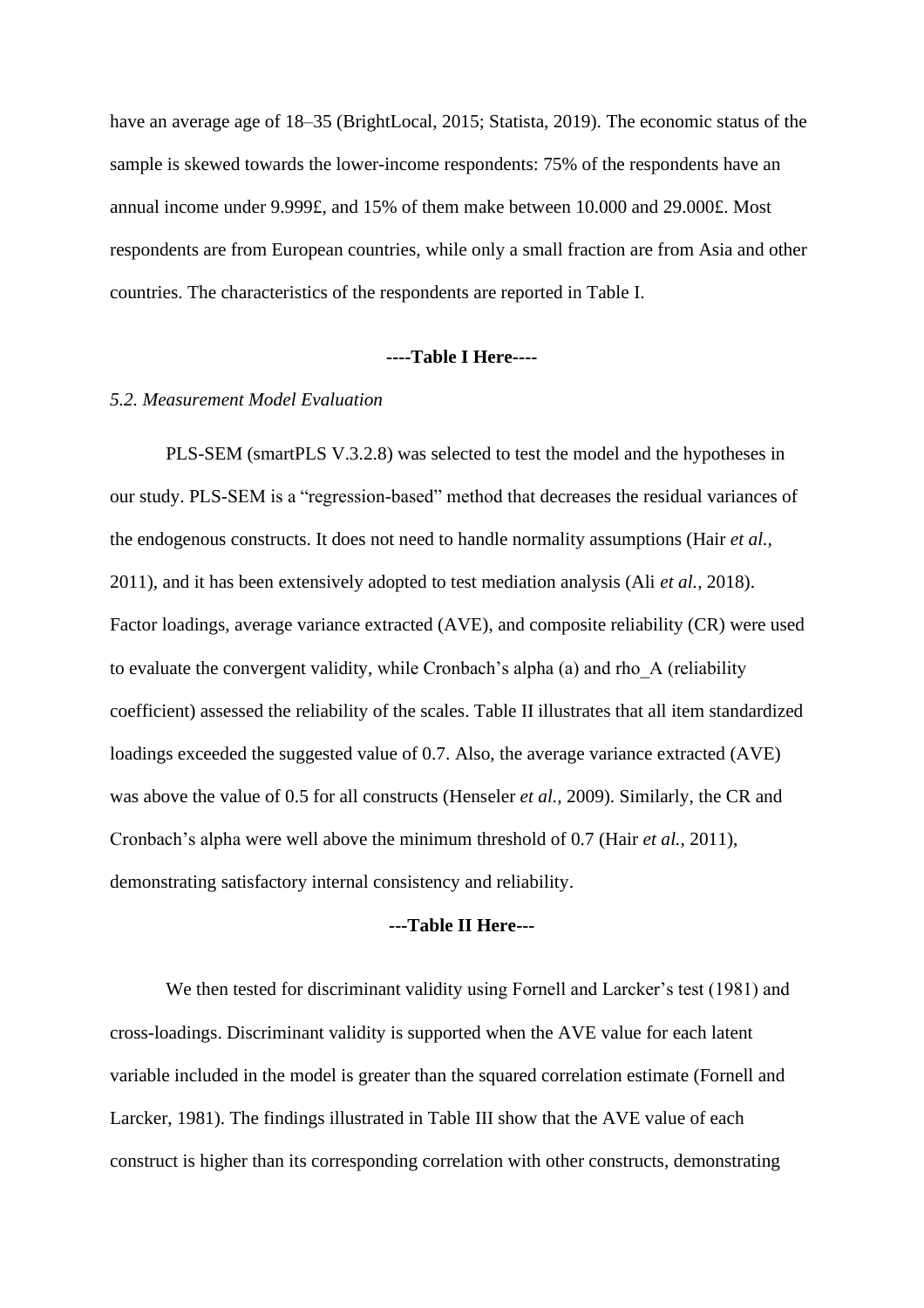discriminant validity (Fornell and Larcker, 1981). As displayed in Table IV, the findings of cross-loadings show evidence of discriminant validity, as the loading coefficients of each construct are higher than other construct loading coefficients.

# **----Table III Here---**

#### **---Table IV Here---**

We also tested for common method bias. Kock (2015) proposed that if all factor level variance inflation factors (VIFs) from a full collinearity test are equal to or lower than 3.3, common method bias is not an issue. The VIF values of our factors varied between 1.3 and 3.1, thus it is under the recommended threshold value.

#### *5.2. Structural Equation Model Evaluation*

We adopted the bootstrapping procedure with 5,000 iterations to measure the statistical significance of the path coefficients. Moreover, Henseler *et al.* (2016) recommend using the standardized root mean square residual (SRMR) as the only approximate model fit criterion. Our model shows an SRMR value of 0.058, demonstrating a more than adequate model fit (Merli *et al.,* 2019).

To evaluate the structural model, Hair *et al.* (2013) propose examining the  $\mathbb{R}^2$ , beta value, and identical *t* values as well as the effect size  $(f^2)$ . First, the main principle for the assessment of the structural model is the values of the variance explained  $(R^2)$ .  $R^2$  value measures the size of the relationship between the latent variables, illustrating how much an exogenous latent variable contributes to an endogenous latent variable (Wong, 2013). Following Cohen's (1988) principle (0.02 = small effect,  $0.15$  = medium effect, and  $0.35$  = large effect), the effect size was estimated and presented in Table V (Hair *et al.,* 2014). R 2 values of 0.59 (continuance intention) and 0.71 (customer satisfaction) for the endogenous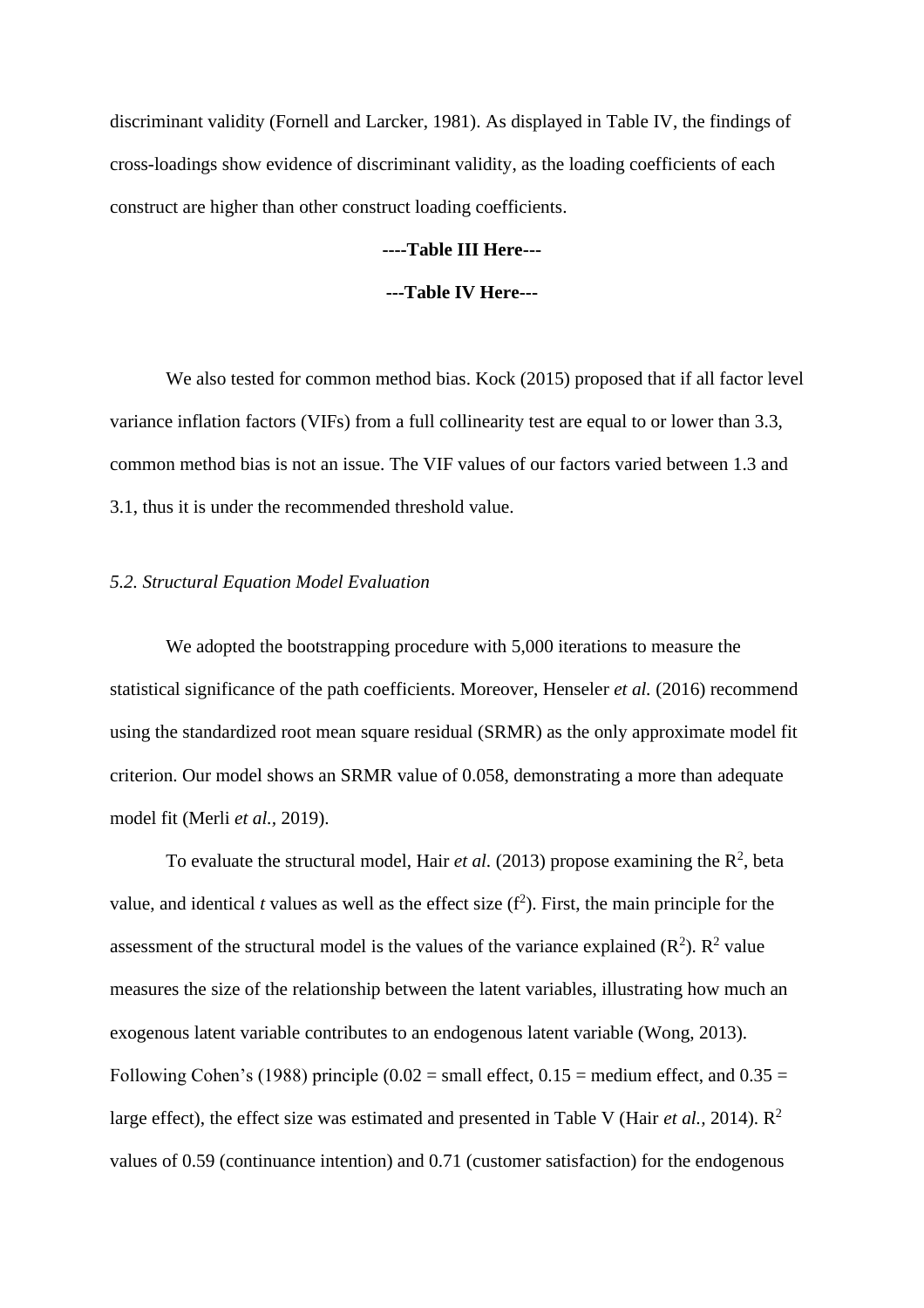variables in our model are to be considered moderate and strong, respectively (Chin, 1998). To evaluate predictive relevance, we used Stone-Geisser's blindfolding test (Tenenhaus *et al.,* 2005). Since the values of the predictive relevance  $(Q^2)$  are higher than zero (Table V), we can conclude that the proposed conceptual model has high predictive validity.

#### **----Table V Here----**

Additionally, Table VI presents the findings regarding the testing of our hypotheses, which show that perceived ease of use has a significant effect on CI (H1a) and CS (H1b). Moreover, the results also demonstrate that OCR credibility has a positive and significant impact on both CI (H2a) and CS (H2b). As hypothesized, it was found that OCR usefulness has a positive and significant influence on CI (H3a) and CS (H3b). However, somewhat surprisingly, the findings illustrate that performance heuristics do not significantly influence CI (H4b) as well as CS (H4a). Lastly, CS has a positive and significant influence on CI (H5a).

#### **---Table VI Here---**

#### *5.3. Mediation Test*

The last hypothesis of our study suggested that CS mediates the relationship between the independent variables in our framework and CI. We utilized the bootstrapping method (Zhao *et al.*, 2010). The findings are illustrated in Table VII. Hair *et al*. (2010) suggest that when the indirect effects are significant, the mediation effect can be established. In our study, only one of the indirect effects was insignificant, i.e. the path performance heuristics -> customer satisfaction -> continuance intention and the 95% confidence interval covers zero (- 0.008-0.059). The other three indirect effects were significant, with a 95% confidence interval, suggesting that CS mediates the effects of ease of use, OCR credibility, and OCR usefulness on CI.

## **---Table VII Here---**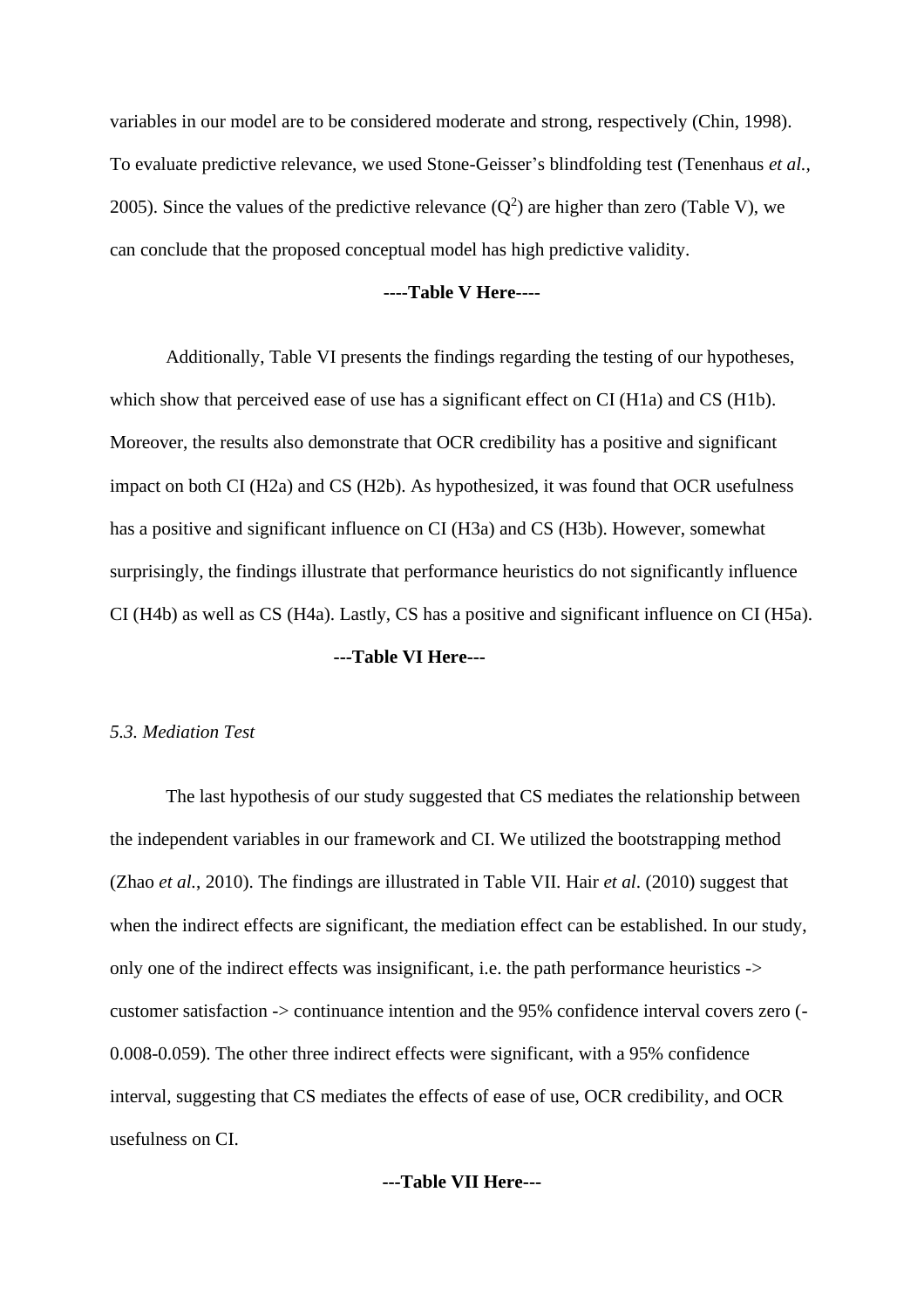To evaluate the magnitude of mediation, we employed the Variance Accounted For (VAF) (Ali *et al.,* 2018). VAF values change between 0 and 100%. If values are above 80%, they indicate full mediation. If values vary between 20% and 80%, they demonstrate partial mediation. Last, when values are under 20%, they indicate no mediation effect (Merli *et al.,* 2019). VAF determines the strength of the indirect effect on the total effect (Hair *et al.,* 2014). As illustrated in Table VII, CS partially mediates the effect of ease of use, OCR credibility, and OCR usefulness on continuance intention.

## **6. Discussion**

# *6.1 Conclusions*

This study aimed to research the factors influencing users' continuance intention of UGC platforms by focusing on TripAdvisor, the world's largest traveler community. The results of our study reveal that perceived review credibility, review usefulness, and ease of use predict customer satisfaction and intention of continued use of TripAdvisor, with customer satisfaction playing a mediating role. However, contrary to our expectations, performance heuristics neither predicted customer satisfaction nor continuance intention.

Perceived review credibility is one of the most crucial determinants of travelers' satisfaction and continued use of UGC platforms. Previous studies in eWOM measured the effect of review credibility on users' adoption of information (Cheung *et al.,* 2009), while other scholars highlighted the cues consumers use to ferret out fake reviews (Filieri, 2016; Plotkina *et al.*, 2020) or studied the impact of trust towards a UGC platform on users' eWOM and recommendation adoption (Filieri *et al.*, 2015). In general, the growing importance of review credibility is probably due to the growing media attention to the alarming phenomena of fake and promotional reviews (Filieri, 2016; Chakraborty, 2019). This study reveals that the more consumers obtain credible information from online reviews on TripAdvisor, the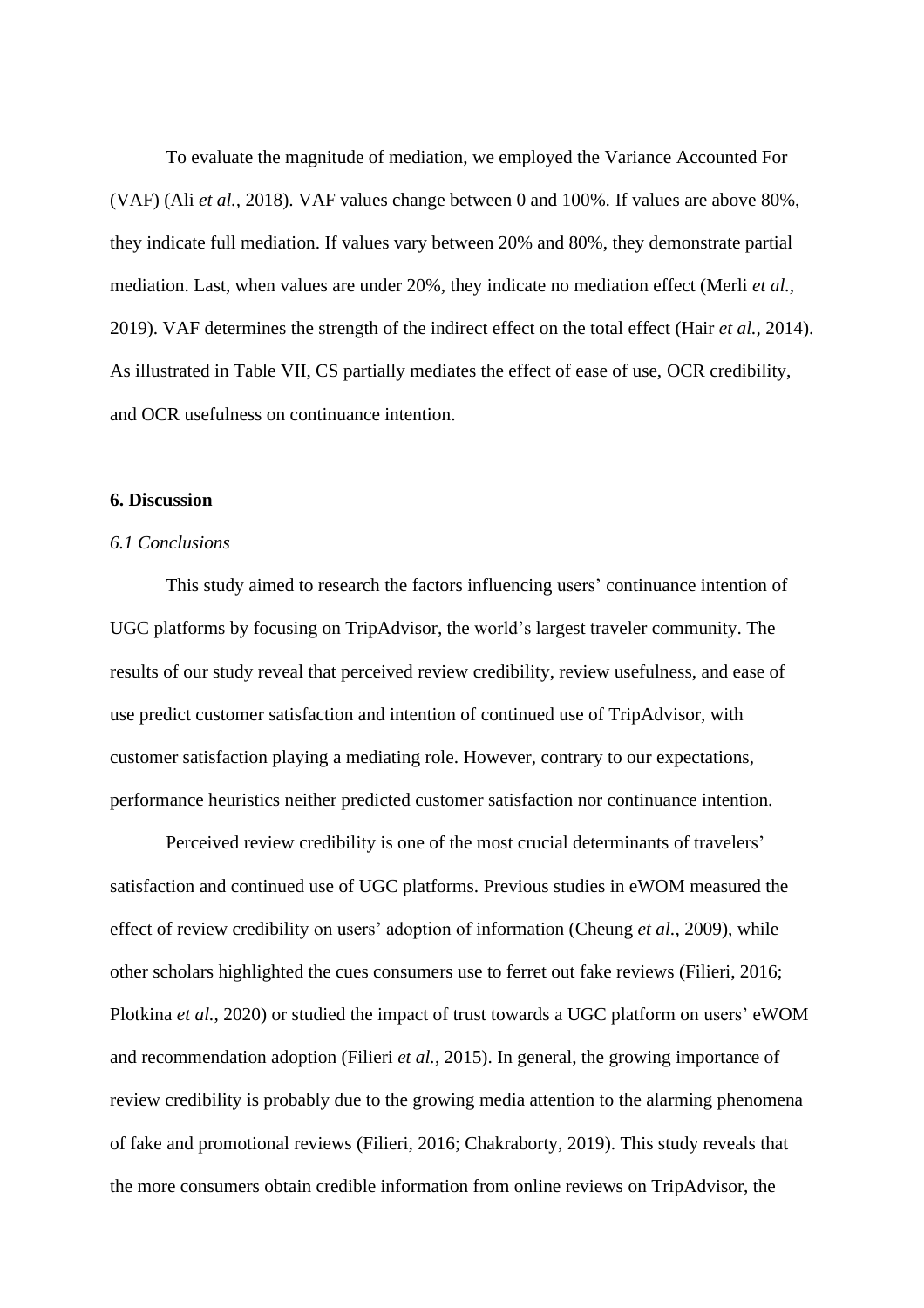higher their satisfaction and intention to continue using this platform will be. Perceived review credibility is particularly important in the decision-making of travel-related products.

Perceived review usefulness is another significant determinant of customer satisfaction and continuance intention of UGC platforms. That is, if travelers feel that recommendations and reviews are helpful to assess products' quality and performance before purchasing them, they will be satisfied and will continue using the same platform. Our results underline the importance of perceived usefulness as a significant predictor of customer satisfaction with various technologies (e.g. blogs, social media, online shopping, websites, eservices, and digital textbooks) (Bhattacherjee, 2001; Kang and Lee, 2010; Joo *et al.*, 2017; Lin *et al.*, 2005). Furthermore, it proves its direct influence on users' continuance intention (e.g. Al-Maghrabi *et al.,* 2011; Bhattacherjee, 2001; Joo *et al.*, 2017; Liao *et al.,* 2007; Lin and Lu, 2000; Mouakket, 2015; Tang *et al.,* 2014).

Our findings demonstrate that the perceived ease of use of TripAdvisor has a positive impact on customer satisfaction and continuance intention. Although prior studies found that perceived ease of use has a weak or absent effect on attitude in the later stages of technology adoption (Davis *et al.,* 1989; Karahanna *et al.,* 1999; Liao *et al.,* 2007), perceived ease of use is a strong and significant antecedent of customer satisfaction in this study. This is consistent with technology adoption studies that found that perceived ease of use is positively related to the adoption of technologies such as mobile commerce (Chong, 2013) and with research on consumers' loyalty towards mobile hotel booking (Ozturk *et al.*, 2016*b*).

Performance heuristics provide visual information about the overall level of satisfaction (average evaluation) as expressed by all travelers who have rated a tourism service. Contrary to our expectations, the effect of performance heuristics was not significant on either customer satisfaction or continuance intention. This result can be explained by different reasons. From a theoretical perspective, holiday booking implies a high involvement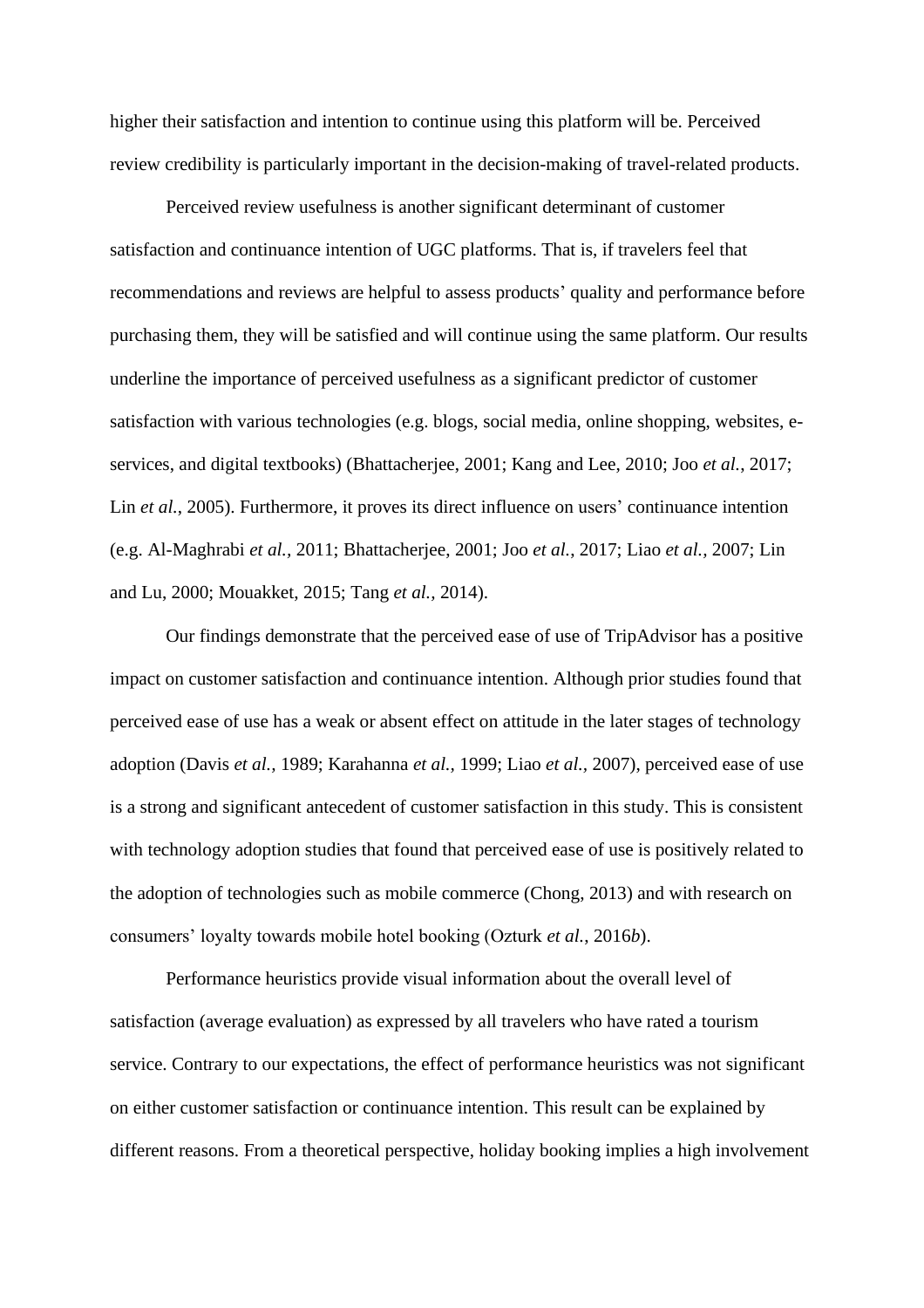in information processing (Smallman and Moore, 2010; Filieri *et al.*, 2018*a*). Hence, travelers may prefer to use the central route of information processing and attentively evaluate the arguments in consumer reviews (Petty *et al.,* 1983). From a technological perspective, TripAdvisor's performance heuristics (i.e. 5-bubbles rating scale) do not provide much discrimination between the various options available to travelers. Similarly, scholars found most reviews posted on TripAdvisor are positive; hence, the rating distribution is skewed towards the positive end of the scale (Park and Nicolau, 2015). In marketing research, it is agreed that more scale points in a survey provide more options for the research participant (Dawes, 2008). Due to the reasons mentioned above, the use of decimals in rating scales is supposed to improve consumers' evaluation and discrimination between the various options available. Many eWOM and e-commerce platforms already display decimals in their rating scales (i.e. Google Reviews, Booking.com, Airbnb.com). In conclusion, it is plausible that the similarity of rating scores makes it difficult for consumers to discriminate among the different options available.

Customer satisfaction is a key predictor of continuance intention in the context of UGC platforms. This finding confirms prior research findings on different technologies such as online banking, blogging, social networking sites, Web 2.0, mobile commerce (e.g. Bhattacherjee, 2001; Chang and Zhu, 2012; Chen *et al.,* 2012; Gao *et al.,* 2015; Mouakket, 2015; Tang *et al.,* 2014). Furthermore, customer satisfaction mediates the effect of the independent variables in our model (OCR usefulness, OCR credibility, perceived ease of use) and continuance intention, confirming recent research findings on bike-sharing apps (Cheng *et al.,* 2019).

#### *6.2 Theoretical Implications*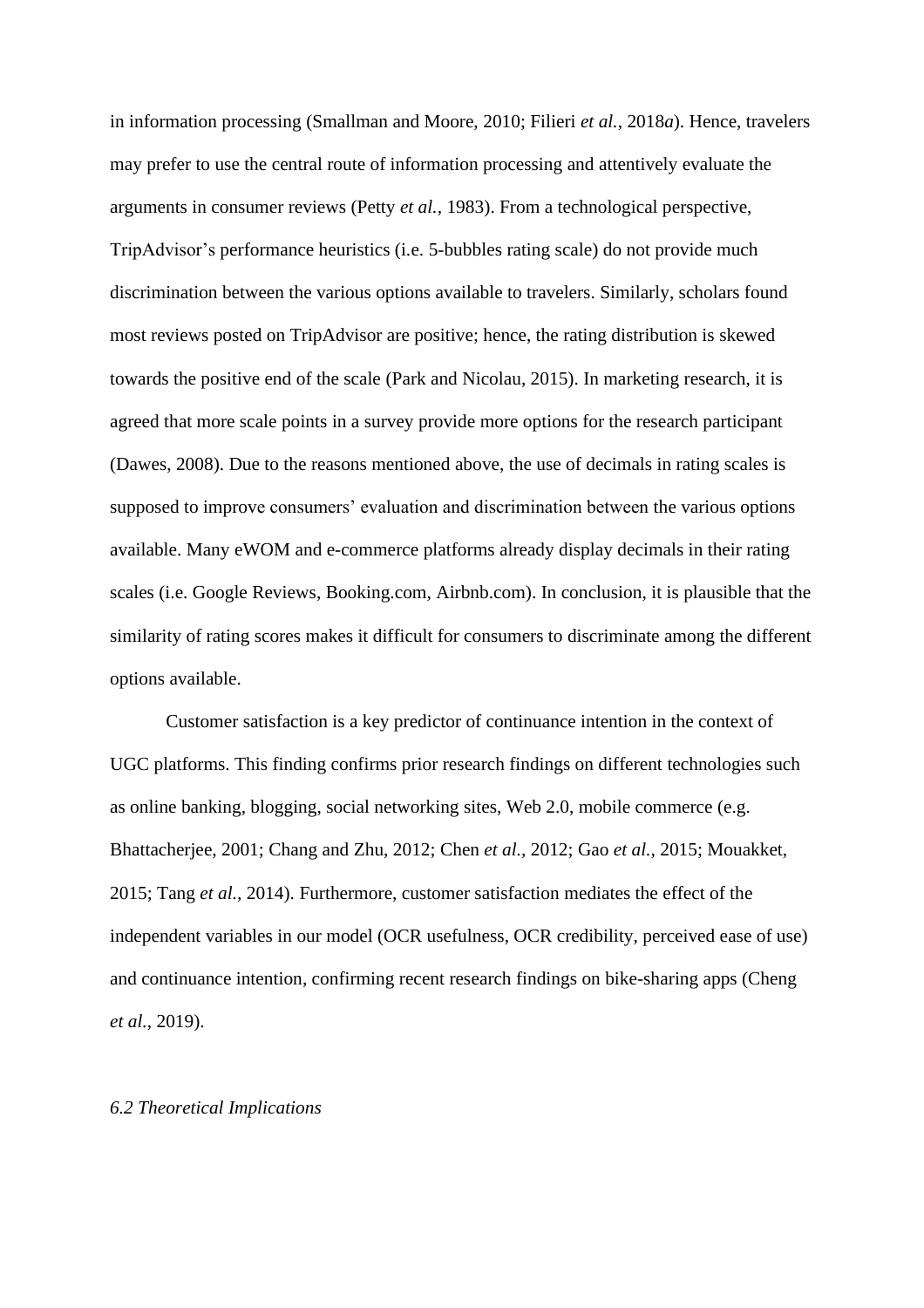We started this paper by highlighting the lack of research on technology continuance intention in the travel and tourism context. Prior research examined the factors influencing travelers' continuance intention of mobile apps (Ozturk *et al.,* 2016*a;* Kang and Namkung, 2019), the effect of users' offline activities on continued use of online travel communities (Ukpabi *et al.,* 2019), and guests' continued use of the hotel's social media pages (Jung *et al.,* 2018). Building on the IS/IT Continuance Model (Bhattacherjee, 2001) and TAM (Davis, 1989), this study developed and tested an integrated theoretical framework of consumers' continuance intention of UGC platforms.

In addition, we extended these models by including new constructs that are particularly important in the eWOM context, such as perceived review credibility, perceived review usefulness, and performance heuristics (e.g. Chakraborty, 2019; Cheung *et al.,* 2008, 2009; Filieri, 2016; Filieri and McLeay, 2014; Park and Nicolau, 2015; Ye *et al.,* 2011). A further theoretical contribution of this study is that, for the first time, the IS Continuance Model (Bhattacherjee, 2001) is adopted in the travel and tourism research context and, specifically, to study continuance intention of travel-based UGC platforms. The tested model explained a good percentage of the variance of the dependent variables, making our model promising for use in future studies to explain satisfaction with travel-related technologies and continued use over time.

#### *6.3 Managerial implications*

The findings are relevant for digital marketing managers of UGC platforms as they show the variables that influence travelers' continuance intention. First, managers of UGC platforms should improve travelers' information search experience by facilitating the platform's ease of use. For instance, Google Maps and Google Reviews have constantly seen growth in the number of users (Singh, 2019). The accessibility (one of the components of ease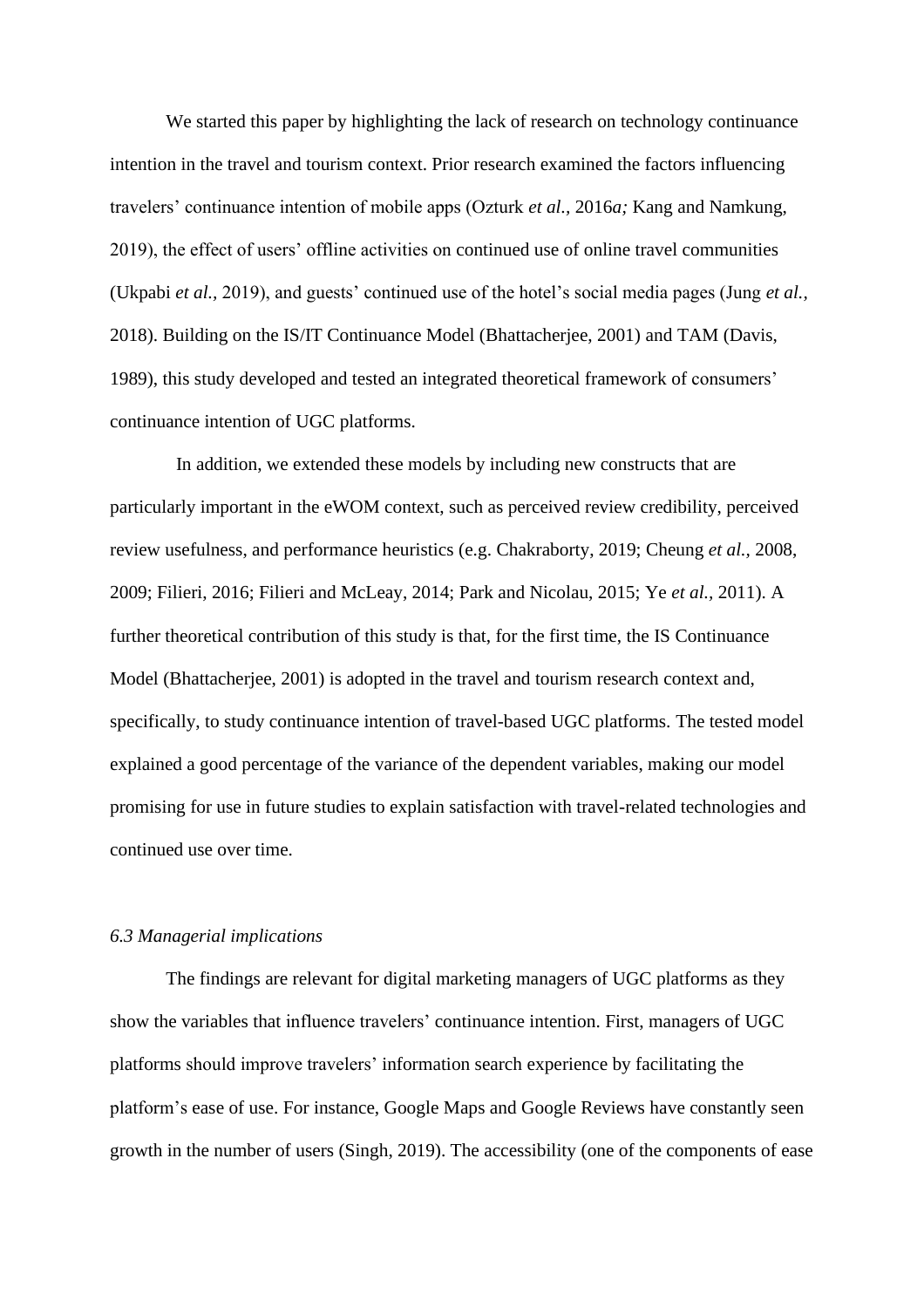of use) of Google Reviews is better than TripAdvisor's. While TripAdvisor reviews remain an important information source about tourism packages, many people are increasingly looking for alternative platforms that are easy to use and contain geo-localized information (Tussyadiah and Zach, 2012).

Moreover, TripAdvisor should not only facilitate the retrieval of information but also the retrieval of the most credible and useful OCRs. For example, some travelers decide to book accommodations and restaurants based on specific service quality attributes (Filieri *et al.,* 2020). Hence, these users may be more interested in, and vote as more helpful, the reviews that discuss these attributes (Filieri *et al.,* 2020). At present, many UGC platforms, including TripAdvisor, enable users to view OCRs only in chronological order and in an aggregate fashion. However, to improve ease of use, UGC platforms should enhance the retrieval of consumer reviews according to the different dimensions of tourism services that are important to different consumers (e.g. breakfast quality, cleanliness, bed comfort for accommodation). UGC platforms like TripAdvisor should enable travelers to rapidly retrieve the most useful reviews about the service quality criteria that are most important to them. By doing so, UGC platforms can reduce information overload issues and enhance customer satisfaction and continuance intention.

Perceived review credibility has a significant effect on customer satisfaction and continuance intention (through the mediation of satisfaction). The rise of promotional and fake reviews is a clear warning to UGC platforms. In this end, TripAdvisor has received a lot of negative publicity for not being able to prevent fake reviews from being published on the website. For example, the news of a nonexistent restaurant, 'The Shed at Dulwich,' that received so many complimentary reviews to become the top-rated restaurant in London, attracted mass media attention across the globe (Butler, 2017). Travelers view UGC platforms as independent travel guides where they can retrieve honest feedback and experiences from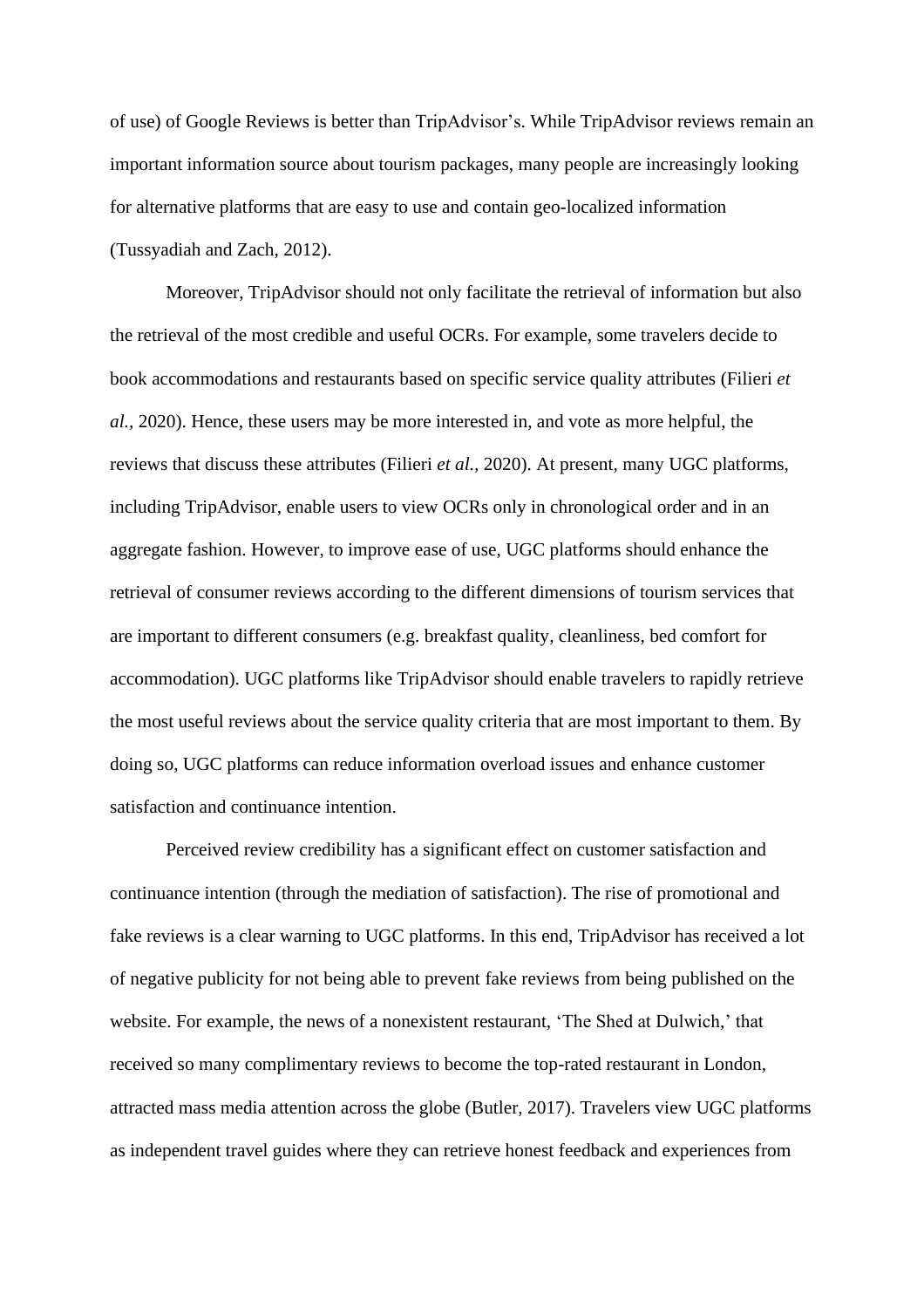real travelers. Managers of UGC platforms should ensure the credibility of the reviews by adopting some identity check mechanisms. Moreover, TripAdvisor should be more proactive in communicating about the actions they undertake to fight the diffusion of fake and promotional reviews. In such a way, its management could minimize the impact of news about fake reviews, which are tarnishing the platform's reputation. On the other hand, TripAdvisor could incentivize and give more visibility to the reviews that are perceived as most credible by travelers and introduce a credibility vote in addition to the helpful vote.

#### *6.4 Limitations and future research*

This research is not exempted from limitations. First, the respondents were mostly European users aged 18–35 years old and recruited through Prolific. Although research on technology continuance intention in European countries is scant, it would be advisable to replicate this study with participants from other countries and different age groups to generalize the findings. Accordingly, cultural differences are important in consumers' information processing (Leon, 2019).

Moreover, the current research only covers the users of TripAdvisor. Other studies could focus on other eWOM platforms such as Google Reviews, which have been indicated to be the first information source that people go to get consumer reviews about products (Forrest, 2017). Furthermore, scholars could investigate the factors affecting continuance intention of other eWOM formats, such as video (i.e. travel videos), graphic (i.e. travelers' photos on Instagram), or other mixed (i.e. travel blogs).

Future research could use the IS/IT continuance intention model to investigate a variety of interesting phenomena, such as continuance intention of travel books, travel applications, and of accommodation's self-service check-in and check-out systems. Scholars could investigate the continuance intention of specific behaviors, not only technology. For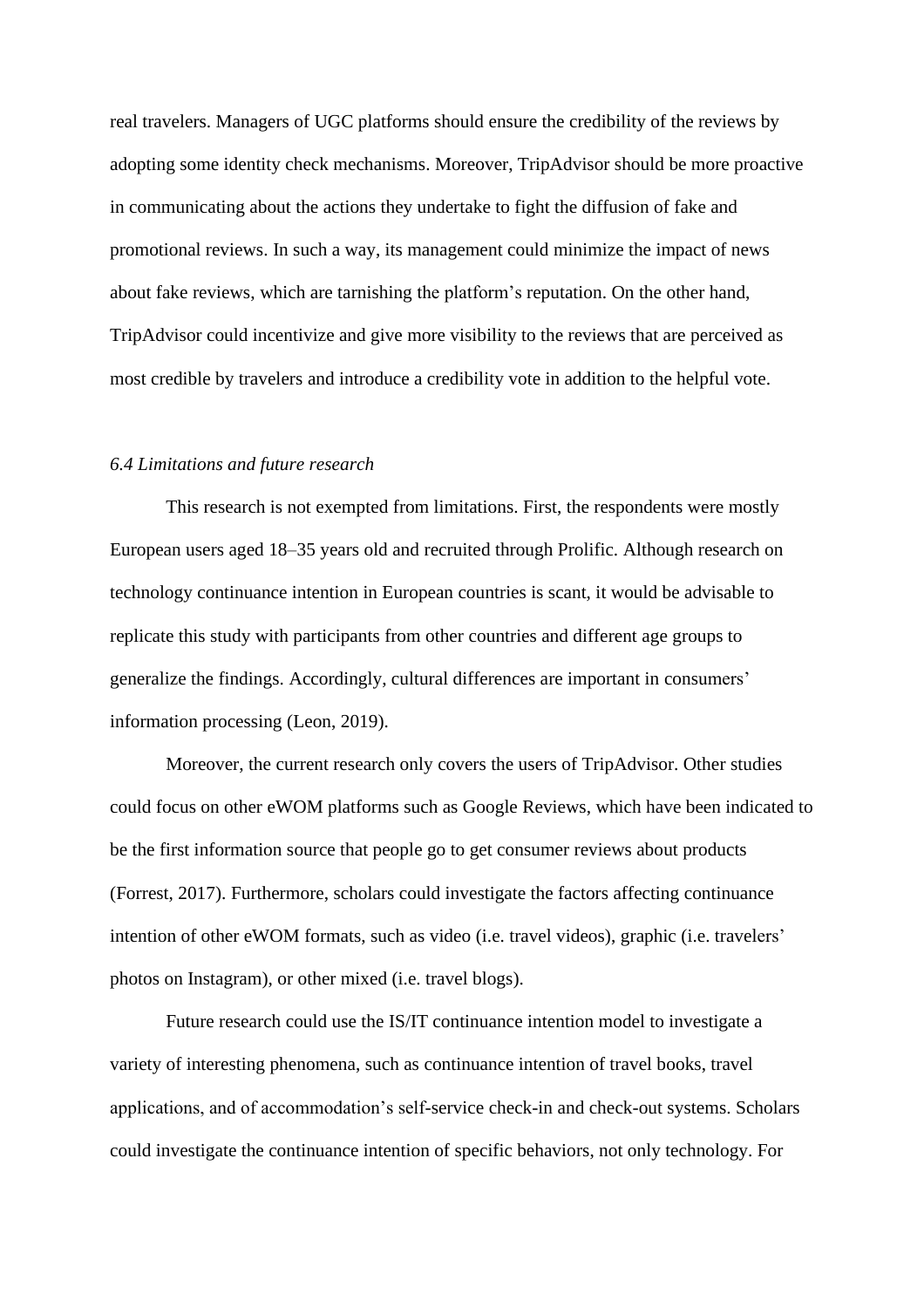example, they could focus on the behavior of posting consumer reviews, which could be undeniably interesting for managers of social commerce, UGC platforms, and online travel communities. Accordingly, these organizations constantly attempt to understand how to motivate customers and prospects to post reviews on their platforms.

Moreover, the construct of consumer engagement with brands on social media is gaining importance in the marketing literature. The application of the IS Continuance Model could be useful to understand consumers' motivation to continue to engage with online travel brand communities on social media platforms. Finally, this study has focused on technology continuance intention. Scholars could instead investigate the factors leading to discontinuance intention of UGC platforms, i.e. the cessation of the use of technology.

## **References**

- Ahn, T., Ryu, S. and Han, I. (2007), "The impact of web quality and playfulness on user acceptance of online retailing", *Information & Management*, Vol. 44 No. 3, pp. 263- 275.
- Al-Maghrabi, T., Dennis, C. and Vaux Halliday, S. (2011), "Antecedents of continuance intentions towards e-shopping: the case of Saudi Arabia ", *Journal of Enterprise Information Management,* Vol. 24 No.1, pp. 85-111.
- Al‐Maskari, A. and Sanderson, M. (2010), "A review of factors influencing user satisfaction in information retrieval", *Journal of The American Society for Information Science and Technology*, Vol. 61 No.5, pp. 859-868.
- Ali, F., Rasoolimanesh, S.M., Sarstedt, M., Ringle, C.M. and Ryu, K. (2018), "An assessment of the use of partial least squares structural equation modeling (PLS-SEM) in hospitality research", *International Journal of Contemporary Hospitality Management*, Vol. 30 No. 1, pp. 514-538.
- Ashfaq, M., Yun, J., Yu, S. and Loureiro, S.M.C. (2020), "I, Chatbot: modeling the determinants of users' satisfaction and continuance intention of AI-powered service agents", *Telematics and Informatics*, Vol. 54, pp. 101473.
- Ayeh, J. K., Au, N. and Law, R. (2013), "Predicting the intention to use consumer-generated media for travel planning", *Tourism Management*, Vol. 35, pp. 132-143.
- Bellman, S., Johnson, E. J., Lohse, G. L. and Mandel, N. (2006), "Designing marketplaces of the artificial with consumers in mind: four approaches to understanding consumer behavior in electronic environments", *Journal of Interactive Marketing*, Vol. 20 No.1, pp. 21-33.
- Benbasat, I. and Barki, H. (2007), "Quo vadis TAM? ", *Journal of The Association for Information Systems*, Vol. 8 No. 4, pp. 211-217.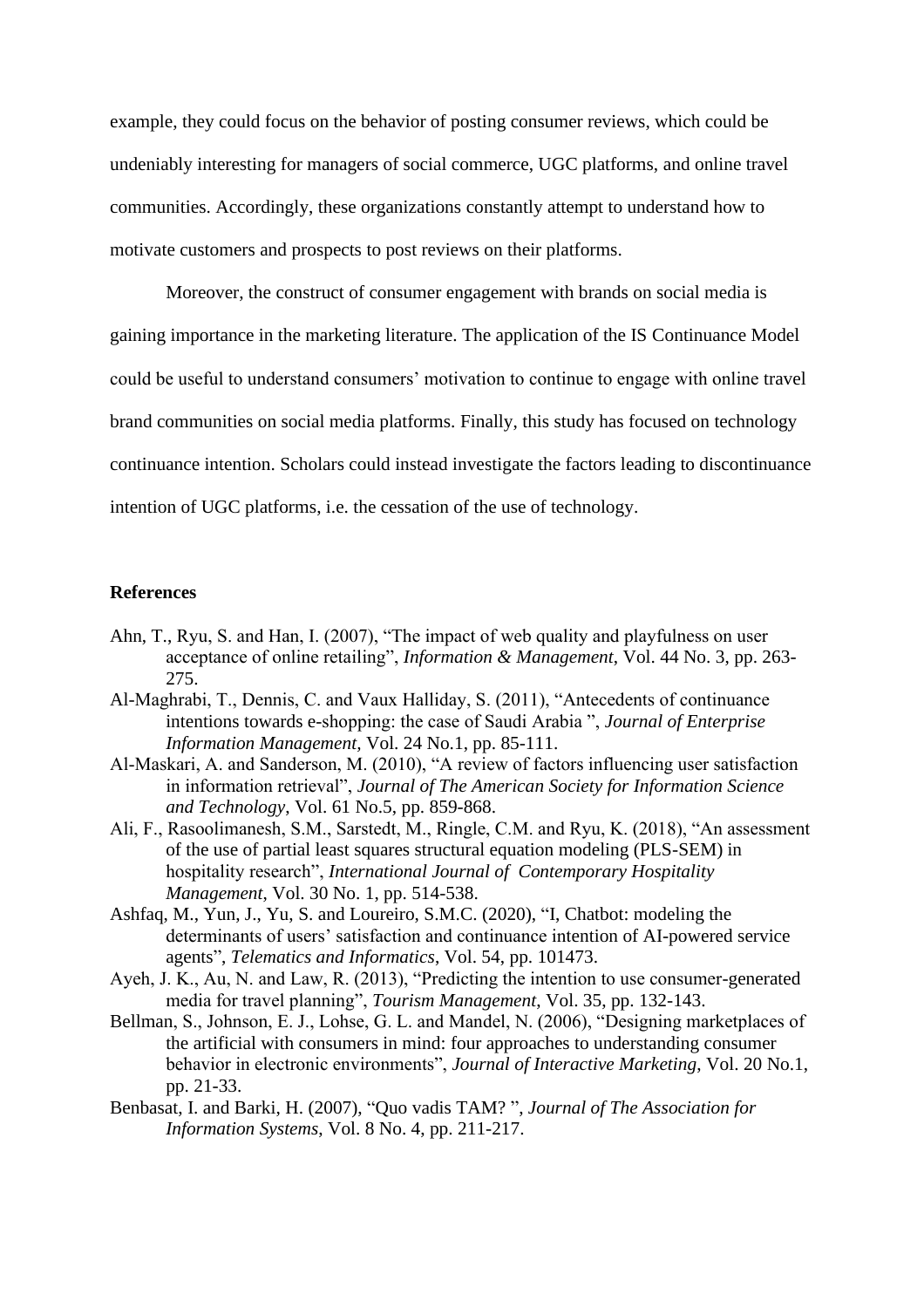- Bhagat, A. (2019), "TripAdvisor's Monthly Unique Visitors Fell in the First Quarter", Available at: https://marketrealist.com/2019/05/tripadvisors-monthly-unique-visitorsfell-in-the-first-quarter/.
- <span id="page-24-0"></span>Bhattacherjee, A. (2001), "Understanding information systems continuance: an expectationconfirmation model", *MIS Quarterly*, Vol. 25 No. 3, pp. 351-370.
- BrightLocal (2015), "97% of Consumers Aged 18-34 Read Online Reviews to Judge a Local Business", October 8, 2015, Available at: https://www.brightlocal.com/research/87-ofconsumers-aged-18-34-have-reviewed-a-local-business-on-social-media/.
- Butler, O. (2017), "I Made My Shed the Top-Rated Restaurant on TripAdvisor", *Vice,* 6 December 2017, Available at: https://www.vice.com/en/article/434gqw/i-made-myshed-the-top-rated-restaurant-on-tripadvisor.
- Callan, M.J., Kim, H., Gheorghiu, A.I. and Matthews, W.J. (2017), "The interrelations between social class, personal relative deprivation, and prosociality", *Social Psychological and Personality Science*, Vol. 8 No. 6, pp. 660-669.
- Chakraborty, U. (2019), "Perceived credibility of online hotel reviews and its impact on hotel booking intentions", *International Journal of Contemporary Hospitality Management*, Vol. 31 No. 9, pp. 3465-3483.
- Chang, Y.P. and Zhu, D.H. (2012), "The role of perceived social capital and flow experience in building users' continuance intention to social networking sites in China", *Computers in Human Behavior*, Vol. 28 No. 3, pp. 995-1001.
- Cheng, P., Ouyang, Z. and Liu, Y. (2019), "Understanding bike sharing use over time by employing extended technology continuance theory", *Transportation Research Part A,* Vol. 124, pp. 433-443.
- Chen, S.-C., Yen, D.C. and Hwang, M.I. (2012), "Factors influencing the continuance intention to the usage of web 2.0: an empirical study", *Computers in Human Behavior*, Vol. 28 No. 3, pp. 933-941.
- Chen, S. and Chaiken, S. (1999), "The heuristic-systematic model in its broader context",In S. Chaiken & Y. Trope (Ed.s.), Dual-process theories in social psychology (pp. 73-96). New York: Guilford Press.
- Cheung, C.M., Lee, M.K. and Rabjohn, N. (2008), "The impact of electronic word-of-mouth: the adoption of online opinions in online customer communities", *Internet Research,* Vol. 18 No.3, pp. 229-247.
- Cheung, M.Y., Luo, C., Sia, C.L. and Chen, H. (2009),"Credibility of electronic word-ofmouth: informational and normative determinants of online consumer recommendations", *International Journal of Electronic Commerce,* Vol. 13 No. 4, pp. 9-38.
- Chevalier, J. and Mayzlin, D. (2006), "The effect of word of mouth on sales: online book reviews", *Journal of Marketing Research*, Vol. 43, pp. 345-354.
- Chin, W.W. (1998), "The partial least squares approach to structural equation modeling", *Modern Methods for Business Research*, Vol. 295 No. 2, pp. 295336.
- Chong, A.Y.L. (2013), "Mobile commerce usage activities: the roles of demographic and motivation variables", *Technological Forecasting and Social Change*, Vol*.* 80 No. 7, pp. 1350-1359.
- Cohen, J., (1988), *Statistical Power Analysis for The Behavioral Sciences,* Routledge, IL,USA.
- Davis, F.D. (1989), "Perceived usefulness, perceived ease of use, and user acceptance of information technology", *MIS Quarterly*, Vol. 13 No. 3, pp. 319-340.
- Davis, F.D., Bagozzi, R.P. and Warshaw, P.R. (1989), "User acceptance of computer technology: a comparison of two theoretical models", *Management Science*, Vol. 35 No. 8, pp. 982-1003.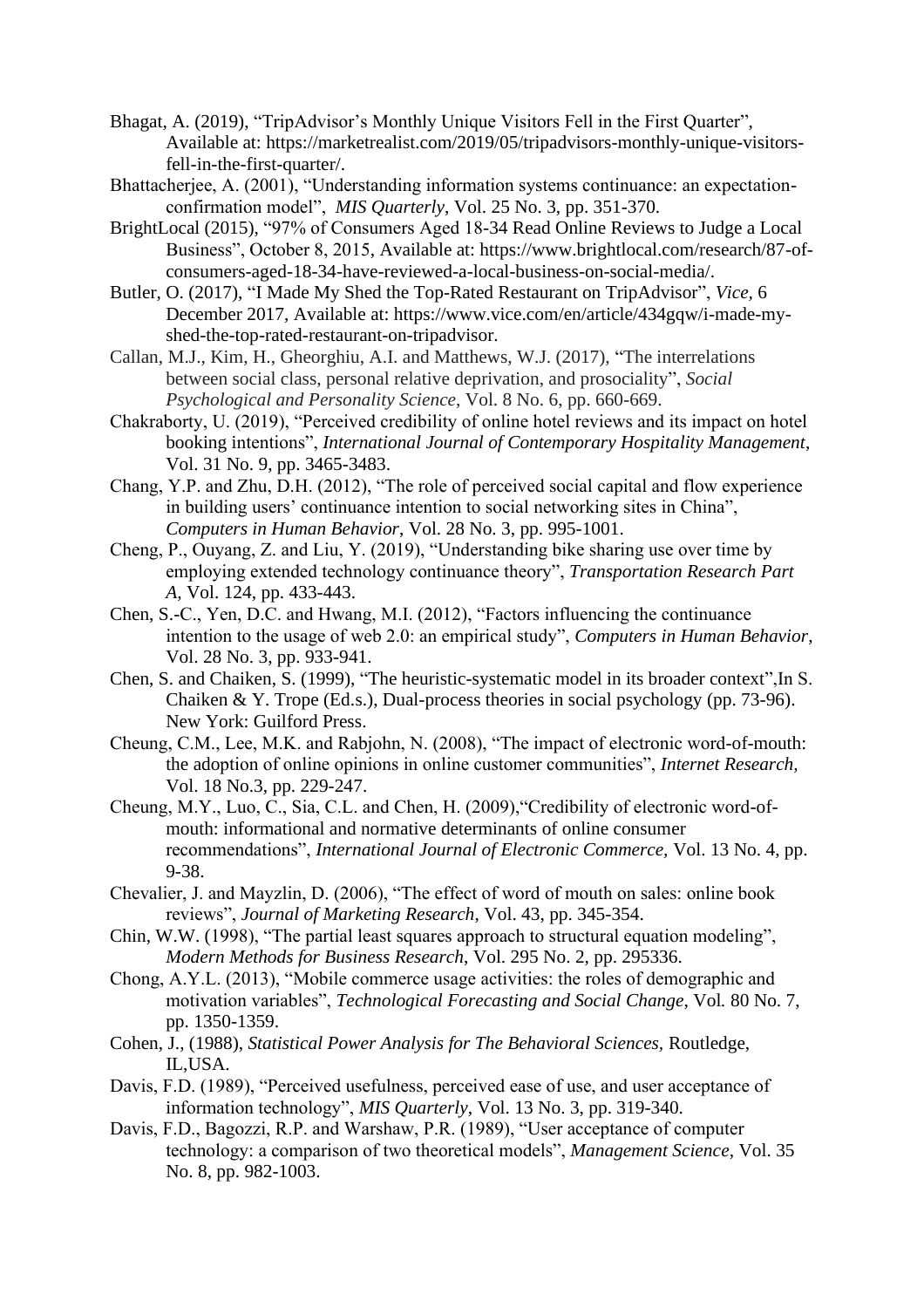- Dawes, J. (2008), "Do data characteristics change according to the number of scale points used? An experiment using 5-point, 7-point and 10-point scales", *International Journal of Market Research*, Vol. 50 No. 1, pp. 61-104.
- Dedeoğlu, B.B., Taheri, B., Okumus, F. and Gannon, M. (2020), "Understanding the importance that consumers attach to social media sharing (ISMS): scale development and validation", *Tourism Management*, Vol. 76, pp. 103954.
- Fang, C. and Zhang, J. (2019), "Users' continued participation behavior in social Q&A communities: a motivation perspective", *Computers in Human Behavior,* Vol. 92, pp. 87-109.
- Fang, Y.-H. and Chiu, C.-M. (2010), "In justice we trust: exploring knowledge-sharing continuance intentions in virtual communities of practice", C*omputers in Human Behavior*, Vol. 26 No. 2, pp. 235-246.
- Filieri, R. and McLeay, F. (2014), "E-wom and accommodation an analysis of the factors that influence travelers' adoption of information from online reviews", *Journal of Travel Research*, Vol. 53 No. 1, pp. 44-57.
- Filieri, R. (2015), "What makes online reviews helpful? A diagnosticity-adoption framework to explain informational and normative influences in e-WOM", *Journal of Business Research,* Vol. 68 No. 6, pp. 1261-1270.
- Filieri, R., Alguezaui, S. and McLeay, F., (2015), "Why do travelers trust TripAdvisor? Antecedents of trust towards consumer-generated media and its influence on recommendation adoption and word of mouth". *Tourism management*, Vol. 51, pp.174-185.
- Filieri, R. (2016), "What makes an online consumer review trustworthy?", *Annals of Tourism Research*, Vol. 58, pp. 46-64.
- Filieri, R., Hofacker, C.F. and Alguezaui, S. (2018*a*), "What makes information in online consumer reviews diagnostic over time? The role of review relevancy, factuality, currency, source credibility and ranking score", *Computers in Human Behavior*, Vol. 80, pp. 122-131.
- Filieri, R., McLeay, F., Tsui, B. and Lin, Z. (2018*b*), "Consumer perceptions of information helpfulness and determinants of purchase intention in online consumer reviews of services", *Information & Management,* Vol. 55 No. 8, pp. 956-970.
- Filieri, R., Galati, F. and Raguseo, E., (2020), "The impact of service attributes and category on eWOM helpfulness: an investigation of extremely negative and positive ratings using latent semantic analytics and regression analysis", *Computers in Human Behavior*, Vol. 114, pp.106527.
- Fornell, C. and Larcker, D.F. (1981), "Evaluating structural equation models with unobservable variables and measurement error", *Journal of Marketing Research*, Vol. 18 No. 1, pp. 39-50.
- Forrest, C. (2020), "78% of people believe online reviews about your business are reliable, report says", *TechRepublic,* April 12, 2017. Available at: [https://www.techrepublic.com/article/78-of-people-believe-online-reviews-about](https://www.techrepublic.com/article/78-of-people-believe-online-reviews-about-your-business-are-reliable-report-says/)[your-business-are-reliable-report-says/.](https://www.techrepublic.com/article/78-of-people-believe-online-reviews-about-your-business-are-reliable-report-says/)
- Gan, C. and Li, H. (2018), "Understanding the effects of gratifications on the continuance intention to use WeChat in China: a perspective on uses and gratifications", *Computers in Human Behavior*, Vol. 78, pp. 306-315.
- Gao, L., Waechter, K.A. and Bai, X. (2015), "Understanding consumers' continuance intention towards mobile purchase: a theoretical framework and empirical study–a case of China", *Computers in Human Behavior*, Vol. 53, pp. 249-262.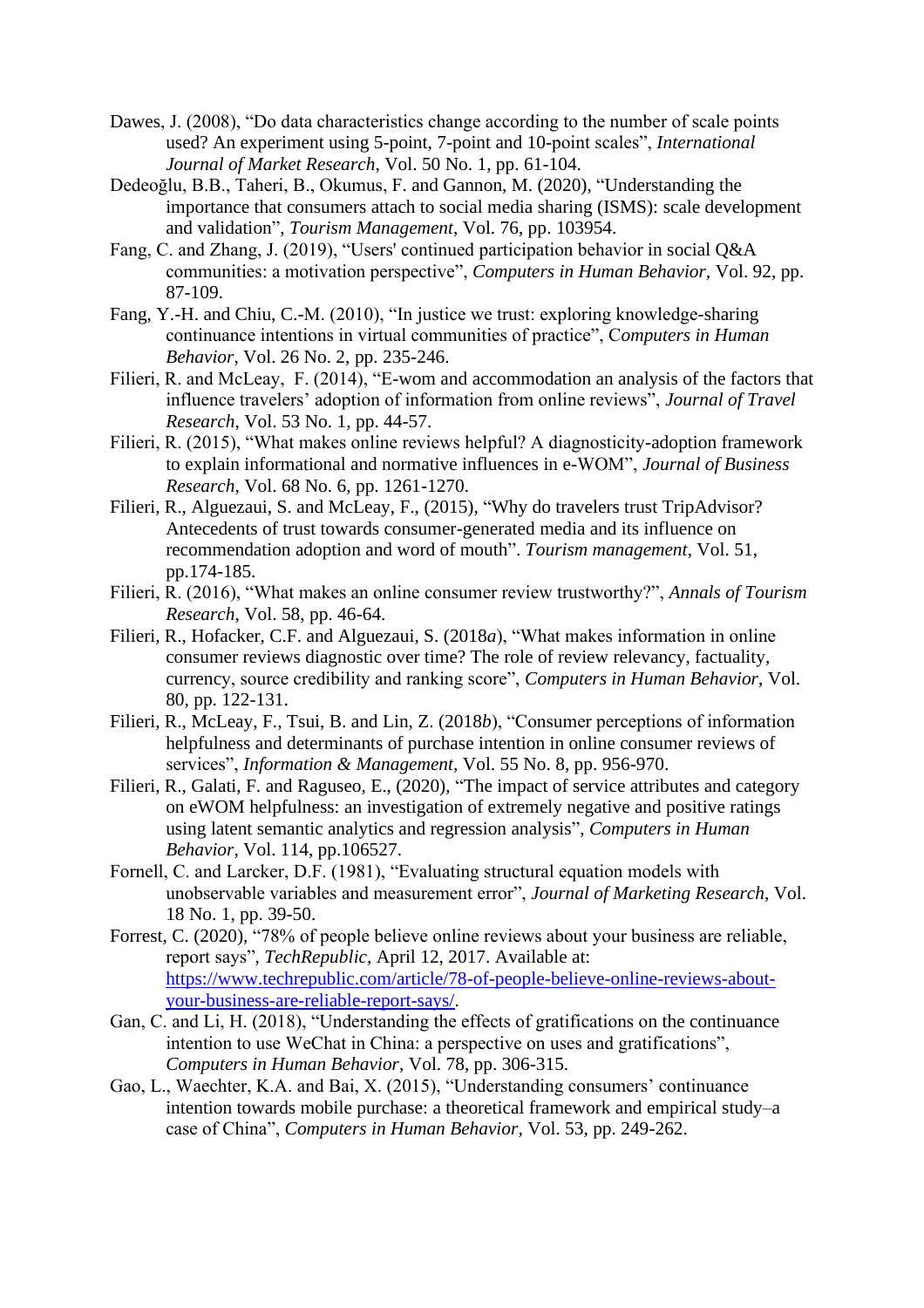- Ghose, A. and Ipeirotis, P.G. (2010), "Estimating the helpfulness and economic impact of product reviews: mining text and reviewer characteristics", *IEEE Transactions on Knowledge and Data Engineering,* Vol. 23 No. 10, pp. 1498-1512.
- Godinho, S. and Garrido, M.V. (2020), "The "ins" and "outs" of product and services marketing: the influence of consonant wanderings in consumer decision-making", *Psychology & Marketing,* Vol. 37 No. 10, pp.1352-1361.
- Gretzel, U. and Yoo, K.H. (2008), "Use and Impact of Online Travel Reviews", in O'Connor, P., Hopken, W. and Gretzel, U. (Ed.s.), in *Information and Communication Technologies in Tourism*,Vienna, Austria, Springer, pp. 35-46.
- Gurman, M. and Carville, O. (2020), "TripAdvisor Cuts Hundreds of Jobs After Google Competition Bites", *Bloomberg*, 23 janvier 2020 à 01:41 UTC+1. Available at: https://www.bloomberg.com/news/articles/2020-01-23/tripadvisor-cuts-hundreds-ofjobs-after-google-competition-bites.
- Gupta, A., Dogra, N. and George, B. (2018), "What determines tourist adoption of smartphone apps? An analysis based on the UTAUT-2 framework", *Journal of Hospitality and Tourism Technology*, Vol. 9 No. 1, pp. 50-64.
- Hair, J.F., Black, W., Babin, B. and Anderson, R. (2010), "Multivariate Data Analysis: A Global Perspective", 7th ed., Global ed. Upper Saddle River, N.J London: Pearson.
- Hair, J.F., Ringle, C.M. and Sarstedt, M. (2011), "Pls-Sem: indeed a silver bullet", *The Journal of Marketing Theory and Practice*, Vol. 19 No. 2, pp. 139-152.
- Hair, J.F., Ringle, C.M. and Sarstedt, M. (2013), "Partial least squares structural equation modeling: rigorous applications, better results and higher acceptance", *Long Range Planning,* Vol. 46 No. 1-2, pp. 1-12.
- Hair, J.F., Sarstedt, M., Hopkins, L. and Kuppelwieser, V.G. (2014), "Partial least squares structural equation modeling (PLS-SEM): an emerging tool in business research", *European Business Review,* Vol. 26 No. 2, pp. 106-121.
- Henseler, J., Ringle, C.M. and Sinkovics, R.R. (2009), "The use of partial least squares path modeling in international marketing", Sinkovics, R.R. and Ghauri, P.N. (Ed.) *New Challenges to International Marketing* (Advances in International Marketing, Vol. 20), Emerald Group Publishing Limited, Bingley, pp. 277-319
- Henseler, J., Hubona, G. and Ray, P.A. (2016), "Using PLS path modeling in new technology research: updated guidelines", *Industrial Management & Data Systems*, Vol. 116 No. 1, pp. 2-20.
- Joo, Y.J., Park, S. and Shin, E.K. (2017), "Students' expectation, satisfaction, and continuance intention to use digital textbooks", *Computers in Human Behavior,* Vol. 69, pp. 83-90.
- Jung, T.H., Tom Dieck, M.C. and Chung, N. (2018), "Determinants of hotel social media continued usage", *International Journal of Contemporary Hospitality Management*, Vol. 30 No. 2, pp. 1152-1171.
- Kamins, M.A., Brand, M.J., Hoeke, S.A. and Moe, J.C. (1989), "Two-sided versus one-sided celebrity endorsements: the impact on advertising effectiveness and credibility", *Journal of Advertising*, Vol. 18 No. 2, pp. 4-10.
- Kang, Y.S. and Lee, H. (2010), "Understanding the role of an IT artifact in online service continuance: an extended perspective of user satisfaction", *Computers in Human Behavior,* Vol. 26 No. 3, pp. 353-364.
- Kang, J.-W. and Namkung, Y. (2019), "The role of personalization on continuance intention in food service mobile apps: A privacy calculus perspective", *International Journal of Contemporary Hospitality Management*, Vol. 31 No. 2, pp. 734-752.
- Karahanna, E., Straub, D.W. and Chervany, N.L. (1999), "Information technology adoption across time: a cross-sectional comparison of pre-adoption and post-adoption beliefs", *MIS Quarterly,* Vol. 3 No. 2, pp. 183-213.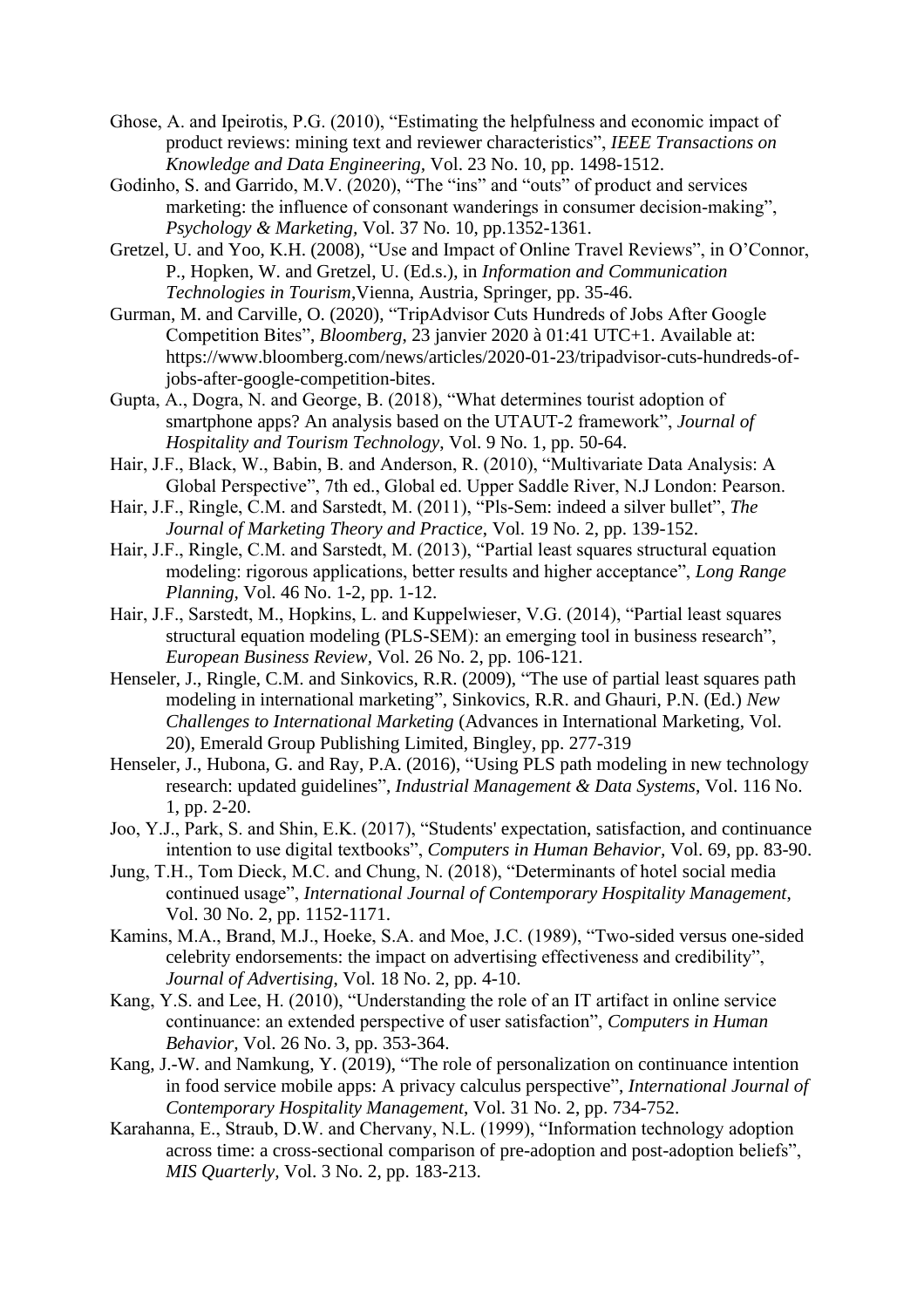- <span id="page-27-1"></span>Kim, B. (2011), "Understanding antecedents of continuance intention in social-networking services", *CyberPsychology, Behavior & Social Networking*, Vol. 14 No. 4, pp. 199- 205.
- Kock, N. (2015), "Common method bias in PLS-SEM: a full collinearity assessment approach", *International Journal of e-Collaboration,* Vol. 11 No. 4, pp. 1-10.
- Law, R., Leung, D. and Chan, I.C.C. (2019), "Progression and development of information and communication technology research in hospitality and tourism: a state-of-the-art review", *International Journal of Contemporary Hospitality Management*, Vol. 32 No. 2, pp. 511-534.
- Lee, Y. and Kwon, O. (2011), "Intimacy, familiarity and continuance intention: an extended expectation–confirmation model in web-based services", *Electronic Commerce Research and Applications*, Vol. 10 No. 3, pp. 342-357.
- Leon, R.D. (2019), "Hotel's online reviews and ratings: a cross-cultural approach", *International Journal of Contemporary Hospitality Managemen*t, Vol. 31 No. 5, pp. 2054-2073.
- Leung, X.Y. and Bai, B. (2013), "How motivation, opportunity, and ability impact travelers' social media involvement and revisit intention", *Journal of Travel & Tourism Marketing*, Vol. 30 No.1-2, pp. 58-77.
- Lin, Z. and Filieri, R. (2015), "Airline passengers' continuance intention towards online check-in services: the role of personal innovativeness and subjective knowledge", *Transportation Research Part E: Logistics and Transportation Review*, Vol. 81, pp. 158-168.
- Liang, T.-P., Ho, Y.-T., Li, Y.-W. and Turban, E. (2011), "What drives social commerce: the role of social support and relationship quality", *International Journal of Electronic Commerce*, Vol. 16 No. 2, pp. 69-90.
- Liao, C., Chen, J.-L. and Yen, D. C. (2007), "Theory of planning behavior (Tpb) and customer satisfaction in the continued use of e-service: an integrated model", *Computers in Human Behavior*, Vol. 23 No. 6, pp. 2804-2822.
- <span id="page-27-0"></span>Limayem, M., Hirt, S.G. and Cheung, C.M. (2007), "How habit limits the predictive power of intention: the case of information systems continuance", *MIS Quarterly*, Vol. 31 No. 4, pp. 705-737.
- Lin, P.J., Jones, E., and Westwood, S. (2009), "Perceived risk and risk-relievers in online travel purchase intentions", *Journal of Hospitality Marketing & Management,* Vol. 18 No. 8, pp. 782-810.
- Litvin, S.W., Goldsmith, R.E. and Pan, B. (2018), "A retrospective view of electronic wordof-mouth in hospitality and tourism management", *International Journal of Contemporary Hospitality Management*, Vol. 30 No. 1, pp. 313-325.
- Lo, A.S. and Yao, S.S. (2019), "What makes hotel online reviews credible? An investigation of the roles of reviewer expertise, review rating consistency and review valence", *International Journal of Contemporary Hospitality Management,* Vol. 31 No. 1, pp. 41-60.
- Lu, B., Fan, W. and Zhou, M. (2016), "Social presence, trust, and social commerce purchase intention: an empirical research", *Computers in Human Behavior*, Vol. 56, pp. 225- 237.
- Lu, J., Mao, Z., Wang, M. and Hu, L. (2015), "Goodbye maps, hello apps? Exploring the influential determinants of travel app adoption", *Current Issues in Tourism*, Vol.18 No.11, pp. 1059-1079.
- Mariani, M. and Borghi, M. (2020), "Online review helpfulness and firms' financial performance: an empirical study in a service industry", *International Journal of Electronic Commerce*, Vol. 24 No. 4, pp. 421-449.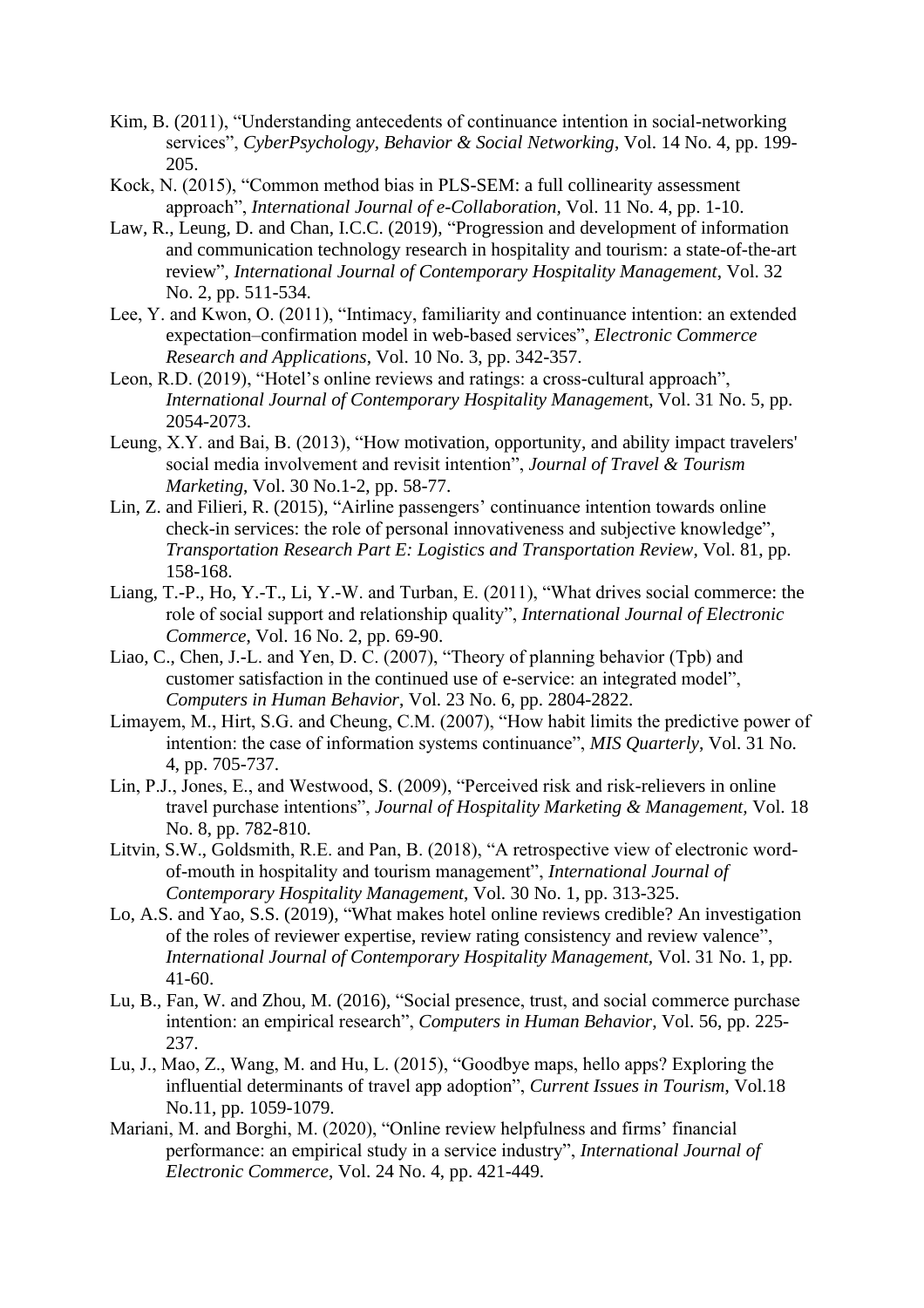- Marreiros, H., Tonin, M., Vlassopoulos, M. and Schraefel, M.C. (2017), "Now that you mention it: a survey experiment on information, inattention and online privacy", *Journal of Economic Behavior & Organization*, Vol. 140, pp. 1-17.
- Merli, R., Preziosi, M., Acampora, A. and Ali, F. (2019), "Why should hotels go green? Insights from guests experience in green hotels", *International Journal of Hospitality Management,* Vol. 81, pp. 169-179.
- Mitchell, V.W. and Greatorex, M. (1993), "Risk perception and reduction in the purchase of consumer services", *Service Industries Journal*, Vol.13 No. 4, pp. 179-200.
- Morosan, C. (2014), "Toward an integrated model of adoption of mobile phones for purchasing ancillary services in air travel", *International Journal of Contemporary Hospitality Management,* Vol. 26 No. 2, pp. 246-271.
- <span id="page-28-0"></span>Mouakket, S. (2015), "Factors influencing continuance intention to use social network sites: the Facebook case", *Computers in Human Behavior*, Vol. 53, pp. 102-110.
- Mudambi, S.M. and Schuff, D. (2010), "What makes a helpful review? A study of customer reviews on Amazon.com", *MIS Quarterly,* Vol. 34 No. 1, pp. 185-200.
- Murray, K.B. and Schlacter, J.L. (1990), "The impact of services versus goods on consumers' assessment of perceived risk and variability", *Journal of the Academy of Marketing Science*, Vol. 18 No. 1, pp. 51-65.
- Oliver, R.L. (1980), "A cognitive model of the antecedents and consequences of satisfaction decisions", *Journal of Marketing Research,* Vol. 17 No. 4, pp. 460-469.
- Oliveira, M.J.D., Huertas, M.K.Z. and Lin, Z. (2016), "Factors driving young users' engagement with Facebook: evidence from Brazil", *Computers in Human Behavior* Vol. 54, pp. 54-61.
- Okumus, B., Ali, F., Bilgihan, A. and Ozturk, A. B. (2018). "Psychological factors influencing customers' acceptance of smartphone diet apps when ordering food at restaurants". *International Journal of Hospitality Management*, Vol. 72, pp. 67-77.
- [Ozturk, A.B.](https://www.emerald.com/insight/search?q=Ahmet%20Bulent%20Ozturk) (2016*a*), "Customer acceptance of cashless payment systems in the hospitality industry", *[International Journal of Contemporary Hospitality Management](https://www.emerald.com/insight/publication/issn/0959-6119)*, Vol. 28 No. 4, pp. 801-817.
- Ozturk, A.B., Nusair, K., Okumus, F. and Hua, N. (2016*a*), "The role of utilitarian and hedonic values on users' continued usage intention in a mobile hotel booking environment", *International Journal of Hospitality Management*, Vol. 57, pp. 106- 115.
- Ozturk, A. B., Bilgihan, A., Nusair, K. and Okumus, F. (2016*b*), "What keeps the mobile hotel booking users loyal? Investigating the roles of self-efficacy, compatibility, perceived ease of use, and perceived convenience", *International Journal of Information Management*, Vol. 36 No. 6, pp. 1350-1359.
- Palan, S. and Schitter, C. (2018), "Prolific.ac A subject pool for online experiments", *Journal of Behavioral and Experimental Finance*, Vol. 17, pp. 22-27.
- Park, S. and Nicolau, J.L. (2015), "Asymmetric effects of online consumer reviews", *Annals of Tourism Research*, Vol. 50, pp. 67-83.
- Park, Y.A., Gretzel, U. and Sirakaya-Turk, E. (2007), "Measuring web site quality for online travel agencies", *Journal of Travel & Tourism Marketing*, Vol. 23 No. 1, pp. 15-30.
- Petty, R.E., Cacioppo, J.T. and Schumann, D. (1983), "Central and peripheral routes to advertising effectiveness: the moderating role of involvement", *Journal of Consumer Research,* Vol. 10 No. 2, pp. 135-146.
- Plotkina, D., Munzel, A. and Pallud, J. (2020), "Illusions of truth—Experimental insights into human and algorithmic detections of fake online reviews", *Journal of Business Research*, Vol. 109, pp. 511-523.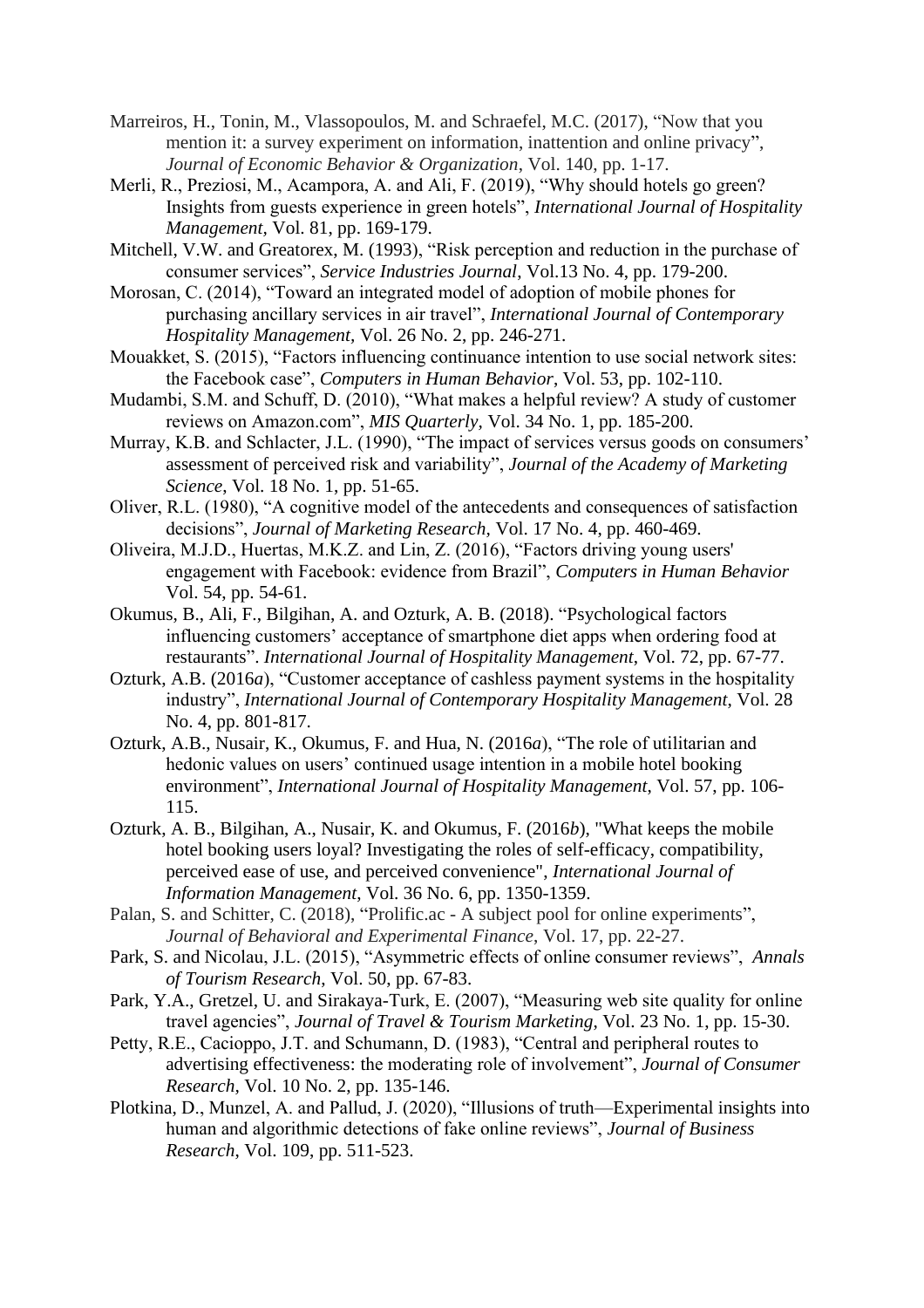- Raguseo, E. and Vitari, C. (2017), "The effect of brand on the impact of e-WOM on hotels' financial performance", *International Journal of Electronic Commerce*, Vol. 21 No. 2, pp. 249-269.
- Roca, J.C. and Gagné, M. (2008), "Understanding e-learning continuance intention in the workplace: a self-determination theory perspective", *Computers in Human Behavior,* Vol. 24 No. 4, pp. 1585-1604.
- Saadé, R. and Bahli, B. (2005), "The impact of cognitive absorption on perceived usefulness and perceived ease of use in online learning: an extension of the technology acceptance model", *Information & Management*, Vol. 42 No. 2, pp. 317-327.
- <span id="page-29-0"></span>Shiau, W.-L. and Luo, M.M. (2013), "Continuance intention of blog users: the impact of perceived enjoyment, habit, user involvement and blogging time", *Behaviour & Information Technology*, Vol. 32 No. 6, pp. 570-583.
- Singh, V. (2019), "How Google Reviews Is Crushing TripAdvisor", *Hospitalitynet*, 10 April 2019, Available at: [https://www.hospitalitynet.org/opinion/4092845.html.](https://www.hospitalitynet.org/opinion/4092845.html)
- Smallman, C. and Moore, K. (2010), "Process studies of tourists' decision-making", *Annals of Tourism Research*, Vol. 37 No. 2, pp. 397-422.
- Sparks, B.A. and Browning, V. (2011), "The impact of online reviews on hotel booking intentions and perception of trust", *Tourism Management*, Vol. 32 No. 6, pp. 1310- 1323.
- Statista (2019), "*Online Reviews*", Statista dossier about online reviews, Available at: https://www.statista.com/study/50566/online-reviews.
- Talwar, S., Dhir, A., Khalil, A., Mohan, G. and Islam, A.N., (2020), "Point of adoption and beyond. Initial trust and mobile-payment continuation intention", *Journal of Retailing and Consumer Services*, Vol. 55, pp. 102086.
- Tam, K.Y. and Ho, S.Y. (2005), "Web personalization as a persuasion strategy: an elaboration likelihood model perspective", *Information Systems Research*, Vol. 16 No. 3, pp. 271- 291.
- <span id="page-29-1"></span>Tang, J.-t. E., Tang, T.-I. and Chiang, C.-H. (2014), "Blog learning: effects of users' usefulness and efficiency towards continuance intention", *Behaviour & Information Technology*, Vol. 33 No. 1, pp. 36-50.
- Taylor, S. E. (1981), *The interface of cognitive and social psychology*, In J. H. Harvey (Ed.s), Cognition, social behavior, and the environment (pp. 189-211). Hillsdale, NJ: Lawrence Erlbaum Associates Inc.
- Tenenhaus, M., Vinzi, V.E., Chatelin, Y-M. and Lauro, C. (2005),"PLS path modeling" *Computational Statistics and Data Analysis,* Vol. 48 No. 1, pp. 159-205.
- The Guardian (2019), "TripAdvisor is failing to stop fake hotel reviews, says Which? ", *The Guardian,* 6 September 2019. Available at: https://www.theguardian.com/travel/2019/sep/06/tripadvisor-failing-to-stop-fakehotel-reviews-which.
- [Tom Dieck, M.C.,](https://www.emerald.com/insight/search?q=M.%20Claudia%20tom%20Dieck) [Jung, T.H.,](https://www.emerald.com/insight/search?q=Timothy%20Hyungsoo%20Jung) [Kim, W.G.](https://www.emerald.com/insight/search?q=Woo%20Gon%20Kim) and [Moon, Y.](https://www.emerald.com/insight/search?q=Yunji%20Moon) (2017), "Hotel guests' social media acceptance in luxury hotels", *[International Journal of Contemporary Hospitality](https://www.emerald.com/insight/publication/issn/0959-6119)  [Management](https://www.emerald.com/insight/publication/issn/0959-6119)*, Vol. 29 No. 1, pp. 530-550.
- Tussyadiah, I.P. and Zach F.J. (2012), "The role of geo-based technology in place experiences", *Annals of Tourism Research,* Vol. 39 No. 2, pp. 780-800.
- Ukpabi, D., Karjaluoto, H., Olaleye, S. and Mogaji, E. (2019), "Influence of offline activities and customer value creation on online travel community continuance usage intention", in Pesonen J., Neidhardt J. (Ed.s.) *Information and Communication Technologies in Tourism 2019*. Springer, Cham (pp. 450-460).